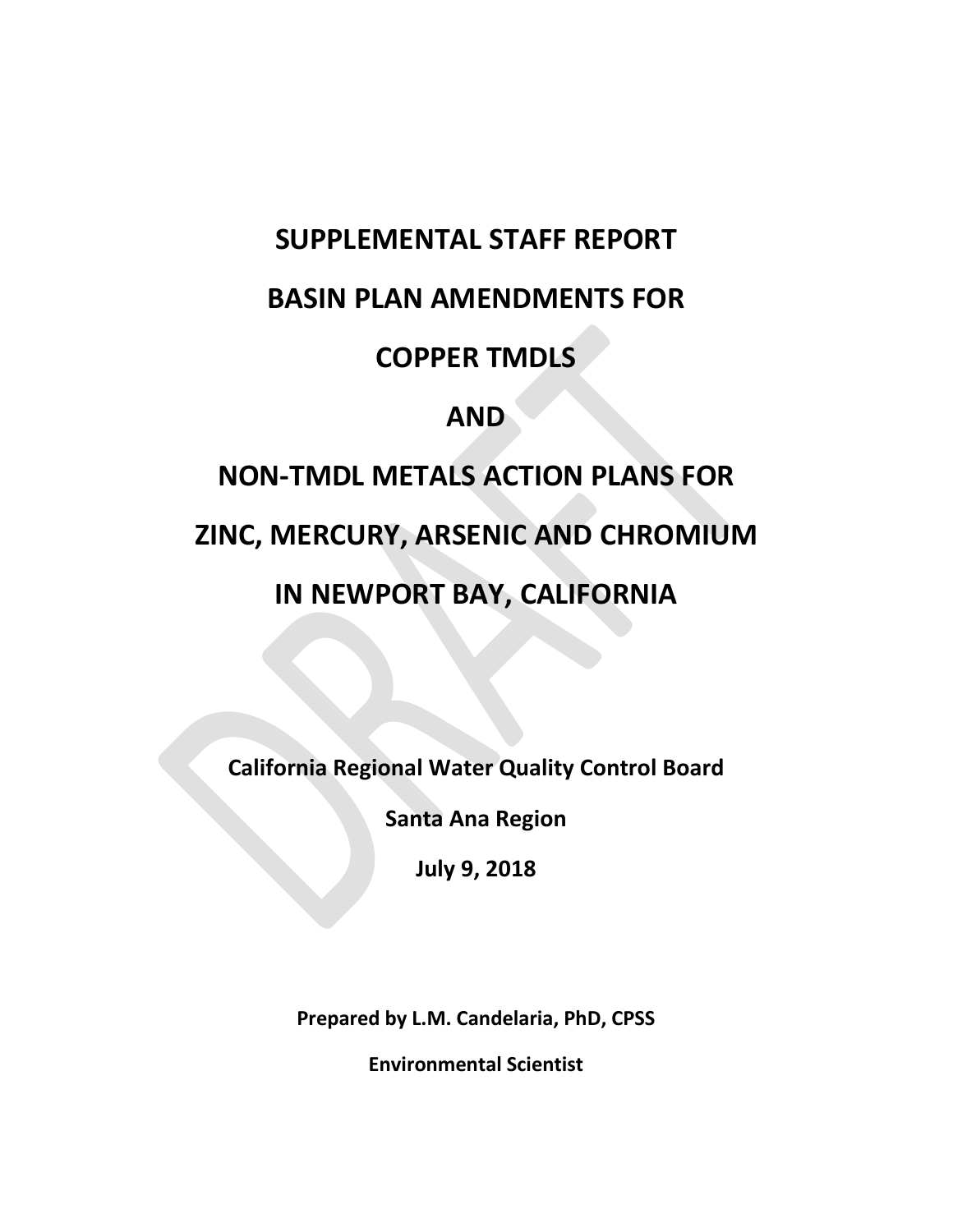#### **SUPPLEMENTAL STAFF REPORT FOR COPPER (Cu) TMDLS AND NON-TMDL ACTION PLANS (ACTION PLANS) FOR ZINC (Zn), MERCURY (Hg), ARSENIC (As) AND CHROMIUM (Cr)**

This report supplements the Staff Report<sup>[1](#page-1-0)</sup> prepared by Regional Board staff to document recommendations for the adoption of Basin Plan amendments to incorporate revised Copper (Cu) TMDLs and Non-TMDL Action Plans for Zinc (Zn), Mercury (Hg), Arsenic (As) and Chromium in Newport Bay. This supplemental report includes the following:

#### **I. SUMMARY OF KEY POINTS REGARDING METALS TMDLS AND ACTION PLANS FOR NEWPORT BAY II. SUMMARY OF KEY COMMENTS ON PROPOSED TMDLS AND ACTION PLANS AND BOARD STAFF RESPONSES**

**III. RECOMMENDED REVISIONS TO THE PROPOSED TMDLs AND ACTION PLANS BASED ON COMMENTS RECEIVED**

**I. SUMMARY OF KEY POINTS REGARDING METALS TMDLS AND ACTION PLANS FOR NEWPORT BAY** The following is intended as a brief refresher of key points regarding metals TMDLs for Newport Bay. For a more detailed discussion see the August 2016 Staff Report (reference 1).

1) Copper (Cu) TMDLs for Upper and Lower Newport Bay are already in place as they were promulgated by USEPA in 2002 as part of the Toxics TMDLs. USEPA found that Cu antifouling paints (AFPs) on boats are the largest source of Cu discharges to the Bay. In addition, USEPA also promulgated Metals TMDLs for zinc (Zn) and lead (Pb) in Lower Newport Bay, and cadmium (Cd), zinc (Zn) and lead (Pb) in Upper Newport Bay.

2) USEPA's Cu TMDLs do not include an implementation plan or compliance schedule; therefore, **if Board staff's proposed Cu TMDLs are not adopted by the Regional Board and approved by the requisite agencies (State Water Resources Control Board, Office of Administrative Law and USEPA), the Regional Board must take appropriate action to implement USEPA's Cu TMDLs (as well as USEPA's Zn, Pb and Cd TMDLs). Required Cu reductions from boats are higher in USEPA's Cu TMDLs than the proposed Cu TMDLs (92% vs 60%).**

3) Regional Board staff conducted their own Impairment Assessment (reference 1) completed after USEPA's Metals TMDLs were promulgated in [2](#page-1-1)002<sup>2</sup>. Based on this assessment, using data more recent than those evaluated by USEPA, impairment was found for Cu in both the Upper and Lower Bay; therefore, Board staff developed and are recommending revised Cu TMDLs $3$  for Upper and Lower Newport Bay. Data and guidelines used by Board staff for their Impairment Assessment to support the proposed TMDLs and Action Plans are valid under the State Listing Policy<sup>[4](#page-1-3)</sup>. Note that Cu antifouling paints (AFPs) on boats continue to be the largest source of Cu to the Bay (references 1, 2).

<span id="page-1-3"></span>*Adopted Sept. 2004, amended Feb. 2015. State Water Resources Control Board (SWRCB) (State Listing Policy, or SLP).* 

<span id="page-1-0"></span>*<sup>1</sup> STAFF REPORT – BASIN PLAN AMENDMENTS FOR COPPER TMDLS AND NON-TMDL METALS ACTION PLANS FOR ZINC, MERCURY, ARSENIC AND CHROMIUM IN NEWPORT BAY, CALIFORNIA. August 2016. L.M.Candelaria, PhD, California Regional Water Quality Control Board – Santa Ana Region (August 2016 Staff Report). 2 USEPA's Cu TMDLs (USEPA 2002. Total Maximum Daily Loads for Toxic Pollutants, San Diego Creek and Newport* 

<span id="page-1-1"></span>Bay, California. U.S. Environmental Protection Agency, Region 9).<br><sup>3</sup> Board staff's proposed Copper (Cu) TMDLs are based on USEPA's Cu TMDLs (reference 2).<br><sup>4</sup> WATER QUALITY CONTROL POLICY FOR DEVELOPING CALIFORNIA'S CLEAN

<span id="page-1-2"></span>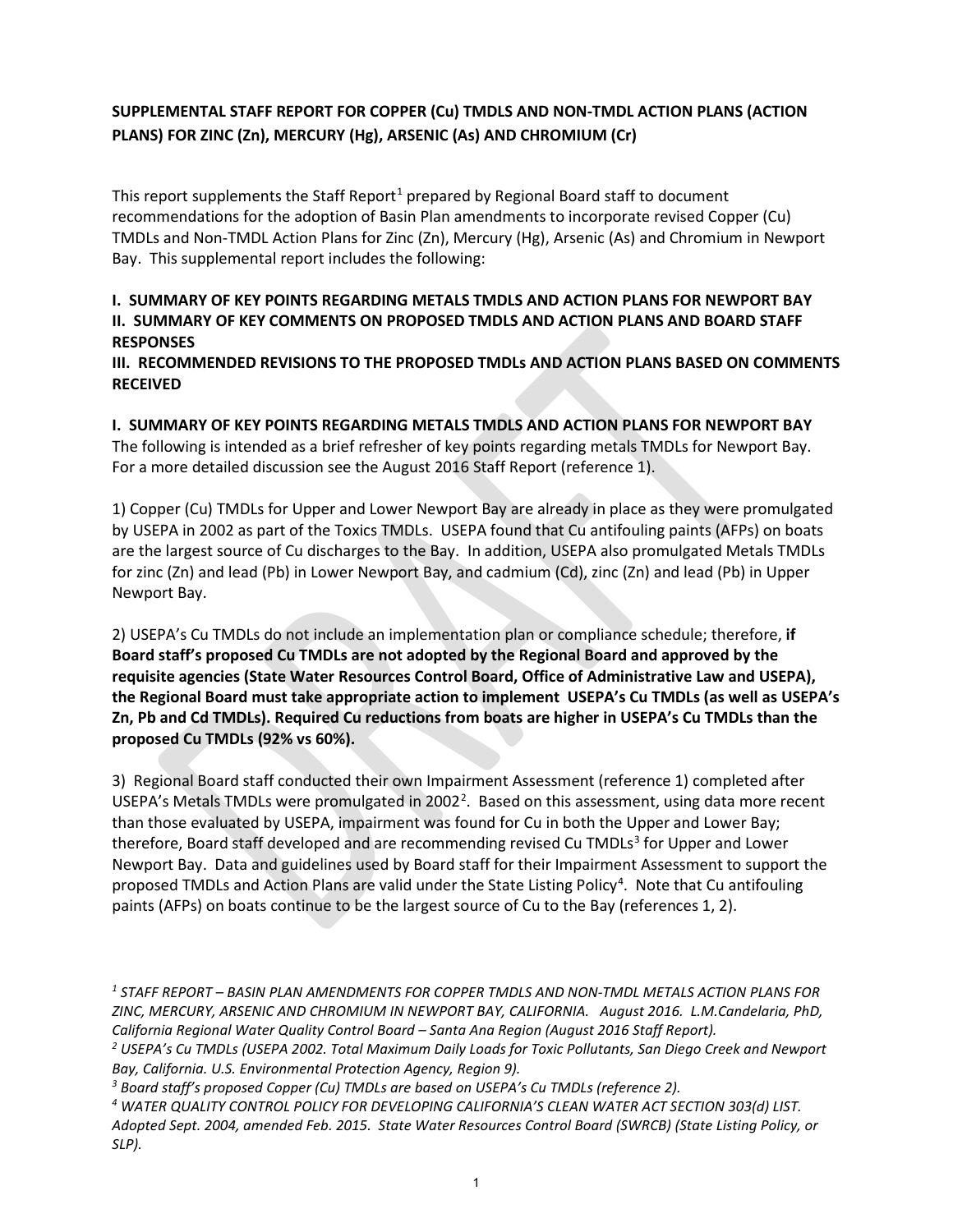4) Based on Board staff's Impairment Assessment, Board staff are recommending Action Plans for Zn, Hg, As and Cr, rather than TMDLs, since numeric allocations for these metals cannot be established at this time for the following reasons: 1) additional monitoring is needed to determine sediment compliance with the sediment targets in areas that exceeded the sediment Zn and Hg ERM (Effects Range Median) guidelines in previous studies; 2) additional monitoring is needed to determine whether Zn continues to exceed fish/mussel tissue guidelines (if fish/mussel tissue is impaired for Zn, an investigation may be needed to determine the source(s) of Zn in fish tissue - one source could be sediment Zn which exceeds sediment guidelines in marina areas); and 3) additional monitoring is needed to evaluate As and Cr in fish/mussel tissue and to determine the sources of As and Cr. Data and guidelines used by Board staff for their Impairment Assessment to support the proposed TMDLs and Action Plans are based on the State Listing Policy.

#### **Copper (Cu) TMDLs**

5) Cu TMDLs are still required for both Upper and Lower Newport Bay based on ALL data sets, including Board staff's Impairment Assessment and Anchor QEA's study for the City of Newport Beach (the City) (June 2015 and February 2016). (See #3 above.)

6) Board staff's proposed Cu TMDLs include requirements for Cu discharges from Cu antifouling paints (AFPs) on boats, tributary runoff and stormwater runoff; and sediment monitoring. Again, the data show that Cu AFPs on boats are the largest source of Cu discharges to the Bay, and Cu discharges from Cu AFPs must be reduced to achieve the Cu TMDLs. The data also indicate that the TMDL allocations for tributary runoff and stormwater runoff are being met, and the proposed implementation plan calls for ongoing monitoring to ensure that the allocations continue to be met.

Continued monitoring of water and sediments is needed to determine compliance with 1) the saltwater CTR criterion for dissolved Cu (3.1  $\mu$ g/L), and 2) the sediment quality objectives (SQOs)<sup>[5](#page-2-0)</sup>in areas that previously exceeded the sediment Cu ERM guidelines and in areas with no or limited SQO or sediment Cu data. (Sediment Cu data must also be evaluated against the ERM and ERL (Effects Range Low) guidelines<sup>[6](#page-2-1)</sup> for antidegradation purposes.) If impairment is demonstrated based on the data collected, then further investigation and/or remediation will be necessary.

7) The proposed Cu TMDLs primarily require a reduction in Cu discharges from Cu AFPs; recommended strategies include, but are not limited to, the following strategies:

[7](#page-2-2).1 Conversion of a percentage of boats using Cu AFPs<sup>7</sup> to nontoxic AFPs or lower leach rate Cu AFPs (leach rates at or below California Department of Pesticide Regulation (DPR's) maximum allowable leach rate of 9.5 ug/cm<sup>2</sup>/d). Non-Cu AFPs (other biocides) may also be considered, provided it is demonstrated that the use of these paints would not have a significant adverse environmental impact. Non-Cu AFPs that contain other biocides should not be applied to new boats.

7.2 Use of BMPs by all divers during hull-cleaning such as soft cloths or a container/filter method, and diver certification.

7.3 Implementation of new BMPs such as bagging newly painted boats for an initial period to contain Cu discharges from Cu AFPs.

7.4 Dry docking of boats.

7.5 Other strategies proposed by dischargers.

<span id="page-2-0"></span>*<sup>5</sup> Water Quality Control Plan for Enclosed Bays and Estuaries – Part 1 Sediment Quality, SWRCB 2009 (EBE Plan-Part 1).* 

<span id="page-2-2"></span><span id="page-2-1"></span><sup>&</sup>lt;sup>6</sup> National Oceanic and Atmospheric Administration (NOAA) SQuiRTS 1999.<br><sup>7</sup> DETERMINATION OF MAXIMUM ALLOWABLE LEACH RATE AND MITIGATION RECOMMENDATIONS FOR COPPER ANTIFOULING *PAINTS PER AB 425 (DPR memo from David Duncan to Brian Leahy, January 30, 2014).*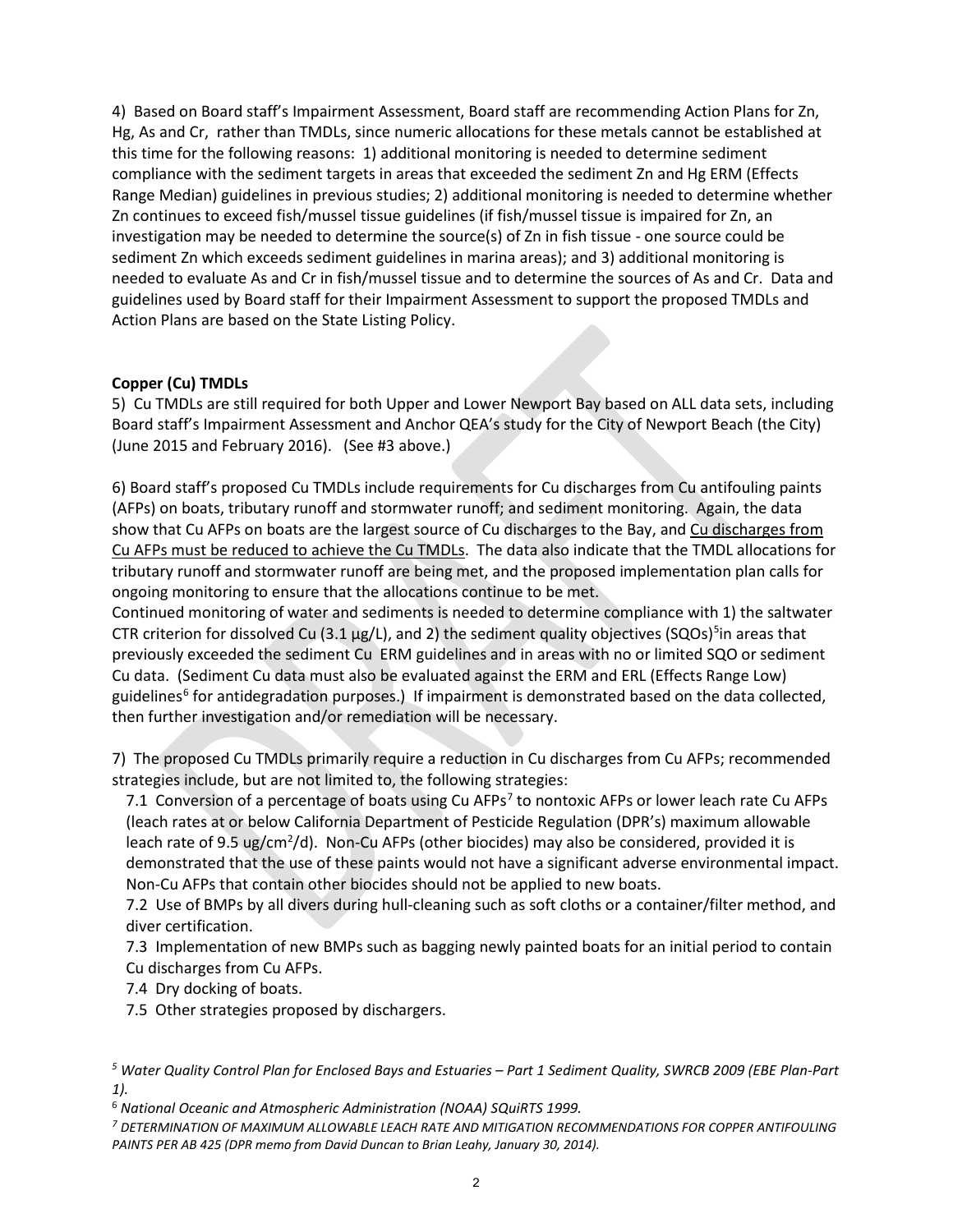Note that a number of the tasks listed above are included in the mitigation strategies required for the implementation of DPR's leach rate (reference 7).

8) Pursuant to Board staff's Implementation Plan for the Cu TMDLs, the City and the County, as the primary dischargers, will be required to develop their own implementation plan(s) and strategies to meet the Cu TMDLs. Note that the recommended tasks identified in Board staff's proposed Implementation Plan must be considered in the development of the strategies in the implementation plans by the responsible parties. These plans may also include additional tasks identified by the City and County. Justification for not including the recommended tasks must also be given. The implementation plan proposed by the City and County would be implemented upon Regional Board approval of the dischargers' plan (or Executive Officer approval of the plan if no significant public comments are received).

9) Board staff's recommended compliance schedule for the proposed Cu TMDLs will allow for:

9.1) The development, implementation, evaluation and adaptive management of appropriate and effective strategies to achieve Cu reductions;

9.2) the collection and analysis of additional data by responsible parties to confirm or reject their assertions regarding metals impairment in Newport Bay (as described in the comments received - see Section III below) ; and

9.3) Water Effects Ratio investigations by responsible parties, or other models approved by USEPA, to formulate recommendations for adjustment of the California Toxics Rule (CTR) criterion for Cu. (If approved, such adjustments may necessitate revisions to the Cu TMDLs.)

9.4) The recommended Cu TMDLs' compliance schedule is intended to allow time for boats to be repainted with nontoxic or lower leach rate Cu AFPs during normal hull maintenance/repainting schedules (should the responsible dischargers elect to pursue this strategy for TMDL compliance). The recommended compliance schedule is expected to be adequate for this purpose.

#### **Action Plans for Other Metals**

10) The proposed Action Plans for zinc (Zn), mercury (Hg), arsenic (As) and chromium (Cr) do not establish enforceable allocations or TMDLs.

Pursuant to Board staff's Implementation Plan for the Action Plans, the City and the County, as the primary responsible parties, will be required to develop their own implementation plan(s) and strategies to meet the Action Plans for Zn, Hg, As and Cr. The focus of these Action Plans is on monitoring andevaluation. The results will be used to determine whether additional follow-up (such as source identification) is necessary. The implementation plan proposed by the City and County would be implemented upon Regional Board approval of the dischargers' plan (or Executive Officer approval of the plan if no significant public comments are received).

The Action Plan for Zn and Hg requires continued monitoring and evaluation of sediments (and Zn in fish/mussel tissue) in Lower Newport Bay including monitoring in marina areas. If sediments are found to be impacted, or stressor identification studies will be required,per the EBE Plan – Part 1 (reference 5). If Zn impairment is found in fish/mussel tissue, source identification studies and strategies to address those sources will be required.

The Action Plan for As and Cr requires continued monitoring and assessment of fish/mussel tissue and sediments in both Upper and Lower Newport Bay. If impairment is found in fish/mussel tissue, source identification studies and strategies to address those sources will be required. If sediments are found to be impacted, stressor identification studies will be required.

(Impacted sediments are addressed in the Enclosed Bays and Estuaries Plan (EBE Plan) –reference 5.)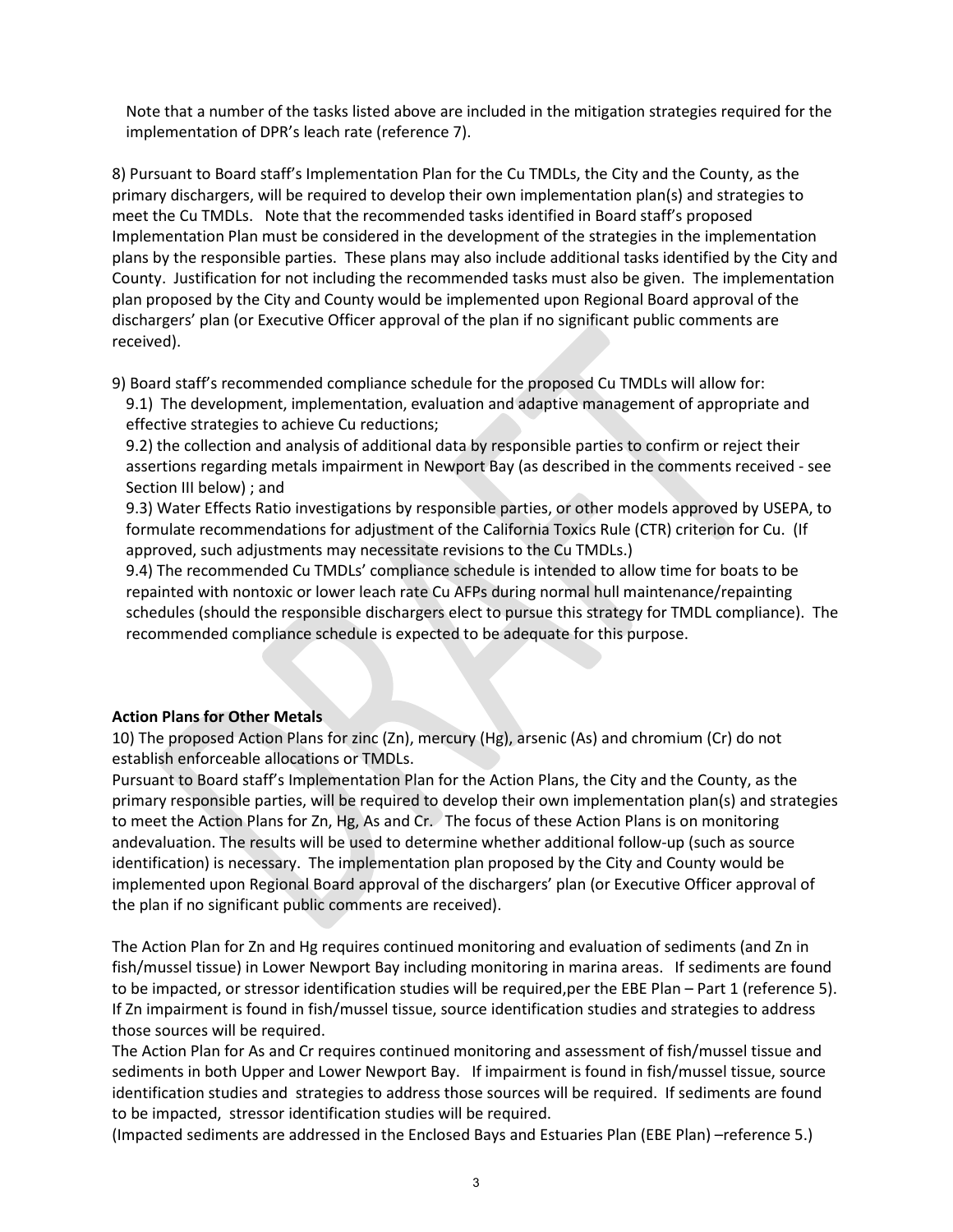#### **Other Cu TMDLs in southern California**

Note that other Cu TMDLs in southern California have already been adopted, including the Shelter Island Yacht Basin (SIYB) Cu TMDL (San Diego Regional Board) and the Marina del Rey (MdR) Cu TMDL (Los Angeles Regional Board)), and implementation of these TMDLs is moving forward.

The Port of San Diego (the Port) is responsible for the implementation of the Shelter Island Cu TMDL and is currently meeting the Cu reduction schedule by the use of diver certification and boat conversions to nontoxic paints. See the Cu Reduction Program at:

<https://www.portofsandiego.org/environment/copper-reduction-program.html>

The County of Los Angeles (LA County) is responsible for the implementation of the Marina del Rey (MdR) Cu TMDL. During the last 2 years, LA County has been working with the LA Regional Water Quality Control Board (R4) to construct an approvable justification to conduct a site specific study. The Los Angeles (LA) Regional Board's Executive Officer gave conditional approval for this study based on LA County's justification report and the following proposed work:

LA County 1) received a boat lift grant, 2) will conduct a pilot study to convert 100 boats to nonbiocide paints, and 3) will develop a hull cleaning ordinance. The LA Regional Board is currently considering the appropriate regulatory action(s) to take to implement the MdR Cu TMDL.

[http://www.waterboards.ca.gov/losangeles/board\\_decisions/basin\\_plan\\_amendments/technical\\_docu](http://www.waterboards.ca.gov/losangeles/board_decisions/basin_plan_amendments/technical_documents/96_New/Revised_SIPJustificationReport__041817_final_RB.PDF) ments/96\_New/Revised\_SIPJustificationReport \_041817\_final\_RB.PDF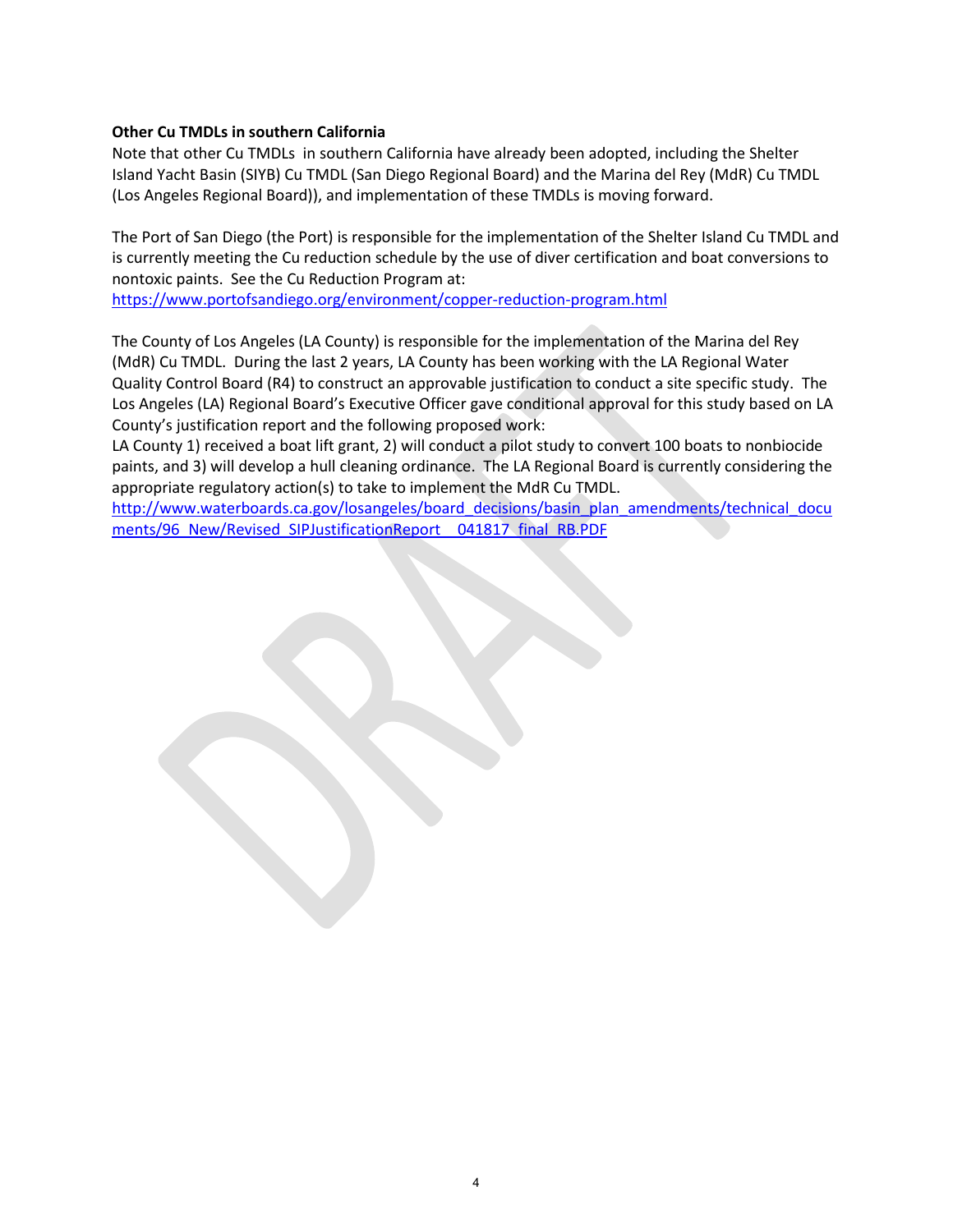#### **II. SUMMARY OF KEY COMMENTS ON PROPOSED TMDLS AND ACTION PLANS AND BOARD STAFF RESPONSES**

*Board staff's detailed responses to the comments received on the Cu TMDLs and Action Plans for Zn, Hg, As and Cr, and the comments themselves, are presented in the Response to Comments document (reference 7).* 

*The following summary presents the key comments received and Board staff's summarized responses.* 

#### *Key Comments*

1. The Copper TMDL unlawfully attempts to force local agencies to solve a conflict caused by the Regional Board's failure to convince the Legislature or its sister state agencies to ban copper AFP.

- 2. The Copper TMDL is unlawful because alternatives to copper AFP are not effective or available.
- 3. The data are outdated and are not representative of current conditions.
- 4. The Bay is not impaired with respect to copper, and a Cu TMDL is not needed.
- 5. The sediments are not currently impaired.
- 6. The fish tissue [data]… support [the] lack of tissue impairment related to in-bay sources for metals; and the tissue data are too old and not reflective of current condition.
- 7. Cu load calculation issues
- 7.1 The margin of safety (MOS) is too large and unsupported.

 7.2 The Staff Report assumes 10,000 vessels in the Bay; the number should be reduced to more accurately reflect the number of boats using Cu AFPs. 8. The phased implementation schedule is unreasonable, unsupported and would force substantial early investments that may be unnecessary. 9. There is no peer review.

10. The Copper TMDL imposes unfunded state mandates.

11. Regional Board outreach was not sufficient. The TMDL was a surprise to most named responsible parties.

12. The Substitute Environmental Document (SED) fails to comply with the California Environmental Quality Act ("CEQA"\_ and CEQA's implementing guidelines.

Key Comment 1. One of the biggest issues of these Copper (Cu) TMDLs is the City of Newport Beach's belief that 1) The Copper TMDL unlawfully attempts to force local agencies to solve a conflict caused by the Regional Board's failure to convince the Legislature or its sister state agencies to ban copper AFP, and that the Regional Board's authority is in conflict with the Department of Pesticide Regulation's (DPR) authority; and 2) the Cu TMDLs are attempting to circumvent the regulatory authority of the Department of Pesticide Regulation (DPR) since the TMDLs require the City and others to restrict or ban the use of *legally-available* copper-based antifouling paints (Cu AFPs) via the Cu TMDLs. *(City's comments 1, 2 and 5.1– City Letter, and 6.44 – Attachment 6).* 

#### *Response*

*1) As described in the City's comments, the City's arguments rely, in part, on a false presumption of the requirements of the proposed TMDLs. The proposed Cu TMDLs do not require or recommend that the City or County ban the use of Cu antifouling paints. (The proposed Implementation Plan does recommend providing incentives to boaters to convert from Cu AFPs to nontoxic AFPs.)* 

*In addition, there is no conflict between the authority of the Regional Board and that of the Department of Pesticide Regulation (DPR). While DPR has the authority over the sale and use of Cu antifouling paints (AFPs), the Regional Board has the authority over the discharge of pollutants, including the discharge of Cu from Cu AFPs; therefore, while Cu AFPs are legal to buy and use, dissolved Cu concentrations in Newport Bay continue to exceed the California Toxics Rule (CTR) criterion, and Cu TMDLs are required for*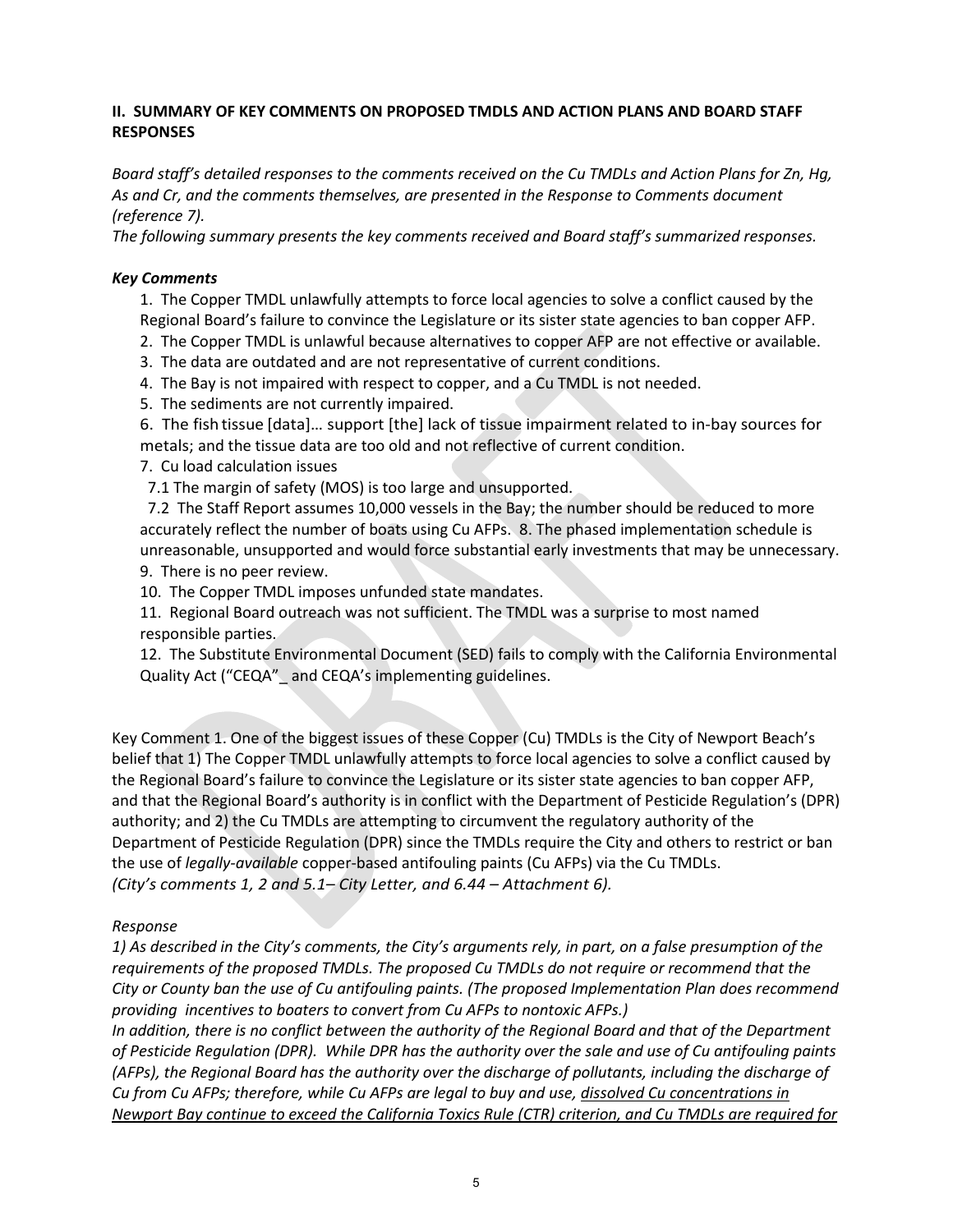*both Upper and Lower Newport Bay. Cu discharges from Cu AFPs are the largest source of Cu to the Bay, and these discharges must be reduced.* 

*In February 2014, DPR issued a determination for a maximum allowable leach rate of 9.5 µg/cm2 /d for Cu AFPs that inherently includes the use of BMPs. There is no conflict between DPR's determination of a maximum allowable leach rate for Cu AFPs and the Board's authority to regulate Cu discharges from Cu AFPs. Board staff have had discussions with DPR regarding the legal issues surrounding the regulation of Cu AFPs. In fact, the implementation strategies of the Cu TMDLs include strategies outlined in DPR's letter of determination which states that BMPs must be used when using Cu AFPs with leach rates of 9.5 µg/cm2 /d to achieve compliance with the dissolved Cu CTR criterio[n8](#page-6-0) .* 

*In addition, DPR stated that some conversion to non-Cu paints/coatings will be necessary for marinas with greater than 1270 boats to reach compliance with the CTR chronic criterion (3.1 µg/L). DPR added that it "will continue to work with stakeholders groups to facilitate greater adoption of AFP alternatives, including biocide-free products that are a growing presence in the marketplace". These Cu TMDLs support the implementation of DPR's maximum leach rate determination by recommending the use of BMPs for hull cleaning and the conversion of some boats to nontoxic and lower leach rate Cu paints.* 

*2) The proposed Cu TMDLs do not require the City or any other party to ban the use of Cu antifouling paints (AFPs). The proposed Cu TMDLs require that the City and other responsible parties take actions to reduce discharges of Cu into Newport Bay from Cu AFPs. Board staff's proposed Implementation Plan identifies a number of recommended tasks whereby such reductions could be achieved, including providing incentives to boat owners to convert from Cu AFPs to nontoxic or lower leach rate Cu AFPs. Board staff's Implementation Plan cannot, and does not, dictate the method or manner of compliance, but does require the City, the County and other responsible parties to develop their own proposed implementation plan with strategies to achieve these Cu TMDLs. The implementation plan proposed by the City and County would be implemented upon Regional Board approval of the dischargers' plan (or Executive Officer approval of the plan if no significant public comments are received). (It is Board staff's expectation that the City and County will take a lead role in developing their own implementation plan with strategies to meet the Cu TMDLs, and implementing those approved strategies on behalf of marina owner/operators, boat owners and other responsible parties.)* 

Key Comment 2. The Copper TMDL is unlawful because alternatives to copper AFP are not effective or available. (*City's comments 5.2 – City's Letter, 6.51 – Attachment 6.)*

#### *Response*

*This statement is not correct. First, some nontoxic alternatives to Cu AFPs are available and effective. Lower leach rate Cu AFPs and non-Cu AFPs are also available. In addition, nontoxic paints are the preferred option over non-Cu paints, since non-Cu AFPs include other biocides, such as Zn or organics, that may result in aquatic toxicity.* 

*Note that the Port of San Diego conducted a study on alternative paints (nontoxic and non-Cu paints ), followed by a Cu Paint Conversion project in Shelter Island Yacht Basin (SIYB) as part of their Cu* 

<span id="page-6-0"></span>*<sup>8</sup> Department of Pesticide Regulation (DPR) letter from George Farnsworth, dated November 16, 2017, to Hope Smythe, Santa Ana Regional Water Quality Control Board (SARWQCB), response to SARWQCB's letter dated November 8, 2017.*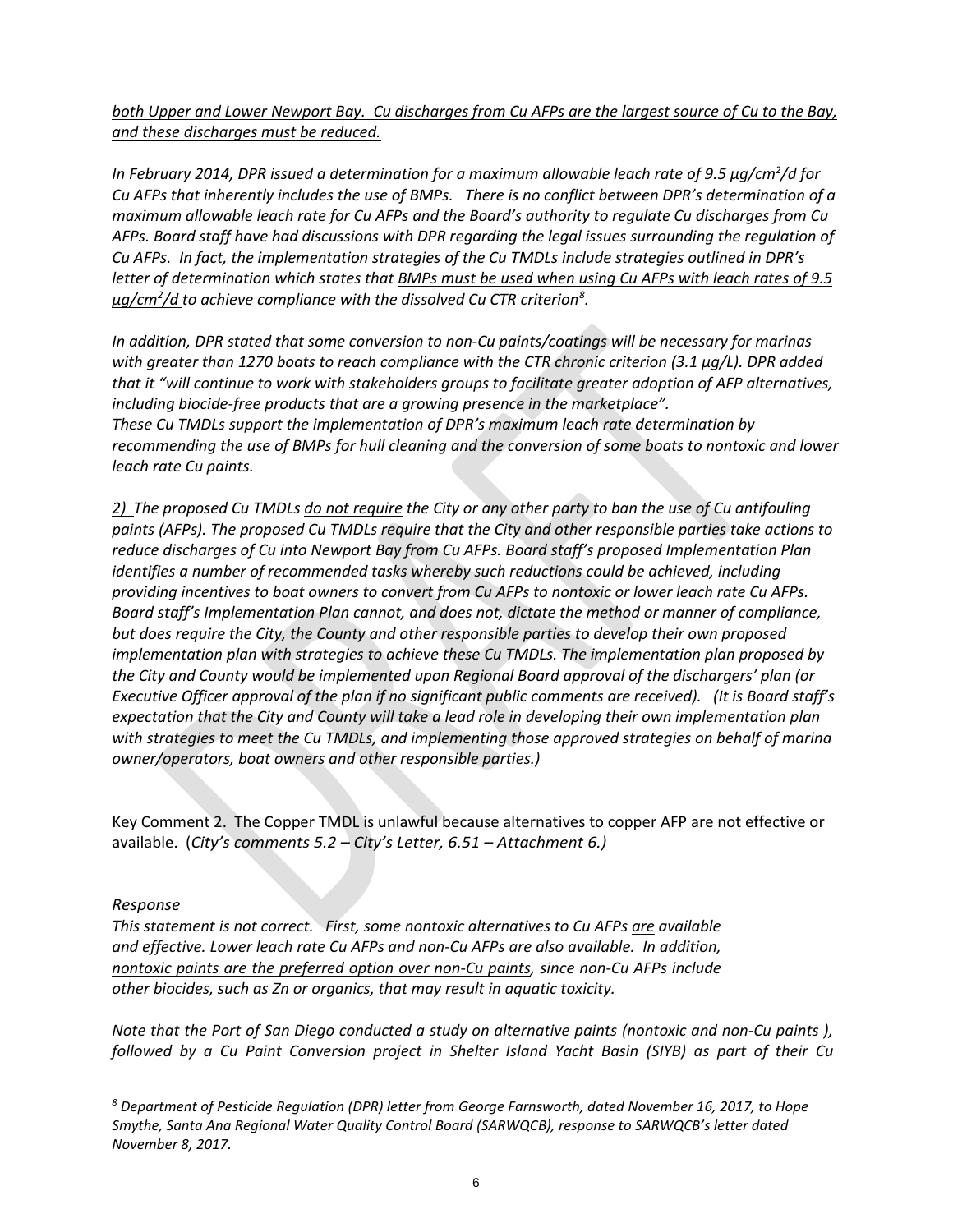*Reduction Program. Intersleek 900 was the paint of choice for boat conversions and appears to be a viable paint, so there is at least one nontoxic paint that is available and viable. (Note that since the Port's study, Intersleek 900 has been reformulated to Intersleek 1100, which is also a nontoxic paint.) The State of Washington also conducted a study on alternative paints. In addition, LA County will be converting 100 boats using Cu AFPs to nontoxic paints in 2 years.* 

*See the Port of San Diego study on alternative paints at:* 

*[https://www.portofsandiego.org/environment/copper-reduction-program.html,](https://www.portofsandiego.org/environment/copper-reduction-program.html) and the State of Washington study on alternative paints at: [https://www.northwestgreenchemistry.org/event/fourth-stakeholders-call-wa-state](https://www.northwestgreenchemistry.org/event/fourth-stakeholders-call-wa-state-antifouling-boat-paint-aa)[antifouling-boat-paint-aa](https://www.northwestgreenchemistry.org/event/fourth-stakeholders-call-wa-state-antifouling-boat-paint-aa)* 

*Second, the conversion of boats from Cu AFPs to nontoxic AFPs is one of the recommended tasks in Board staff's Implementation Plan for the Cu TMDLs; compliance with the Cu TMDLs may be achieved, at least partially, by strategies other than, or in addition to, the conversion to alternative AFPs. (Note that this strategy is consistent with the City's own Resolution, passed in June 2010, to promote the use of Cu-free boat paints (Cu-free AFPs) (Resolution No.2010-53).) Other strategies include the use of BMPs for hull cleaning and diver certification programs, dry docking and/or incentives for conversions to nontoxic paints. Note again that the Cu TMDLs require the dischargers to develop their own proposed implementation plan and to consider the recommended tasks identified in the proposed Cu TMDLs Implementation Plan, but does not require responsible parties to begin with, or even include the conversion of Cu to nontoxic paints (Note though that DPR's determination states that in larger marinas (greater than 1270 boats), conversions to non-Cu paints will likely be necessary). The conversion of some boats to nontoxic paints may, therefore, be necessary since approximately 5,000 boats occupy slips or moorings mostly in Lower Newport Bay. Once again, the Regional Board cannot dictate the method or manner of compliance.* 

*Note also that implementation of two other Cu TMDLs in southern California is moving forward. The Port of San Diego is responsible for the Shelter Island Yacht Basin (SIYB) Cu TMDL, and is currently meeting their compliance schedule through the use of diver certification for BMPs for hull cleaning and boat conversions from Cu AFPs to nontoxic AFPs/coatings. LA County is responsible for the Marina del Rey Cu TMDL, and has developed a plan to implement this Cu TMDL. The work includes building a boat*  lift for dry docking, the conversion of 100 boats from Cu AFPs to nontoxic paints/coatings in 2 years, *rebates for nontoxic AFP use, and the use of BMPs for hull cleaning.* 

Key Comment 3. The data [used by Regional Board staff to determine impairment] are outdated and are not representative of current conditions. (*City's comments 3.1 – City's Letter, and 3.1– Attachment 3.)* 

#### *Response*

*The August 2016 Staff Report (reference 8) evaluated data from 2002-14, including the County's monitoring data from 2006-11 for metals in the water column, sediments and fish/mussel tissue. It is likely that there are some current data that were not evaluated since it was necessary to set a cutoff date for the evaluation of data; however, these data will be evaluated in future refinements to the proposed TMDLs, if adopted.* 

*Note that the highest Cu concentrations, in water and sediments, were found in the marinas, which are not typically monitored by the County or City, along with the Turning Basin and S. Lido Channel areas. (The County has two routine monitoring sites in Lower Newport Bay -Turning Basin and Harbor Island Reach, but no marina sites. A site in the Rhine Channel is a third Lower Bay site but the Rhine Channel is*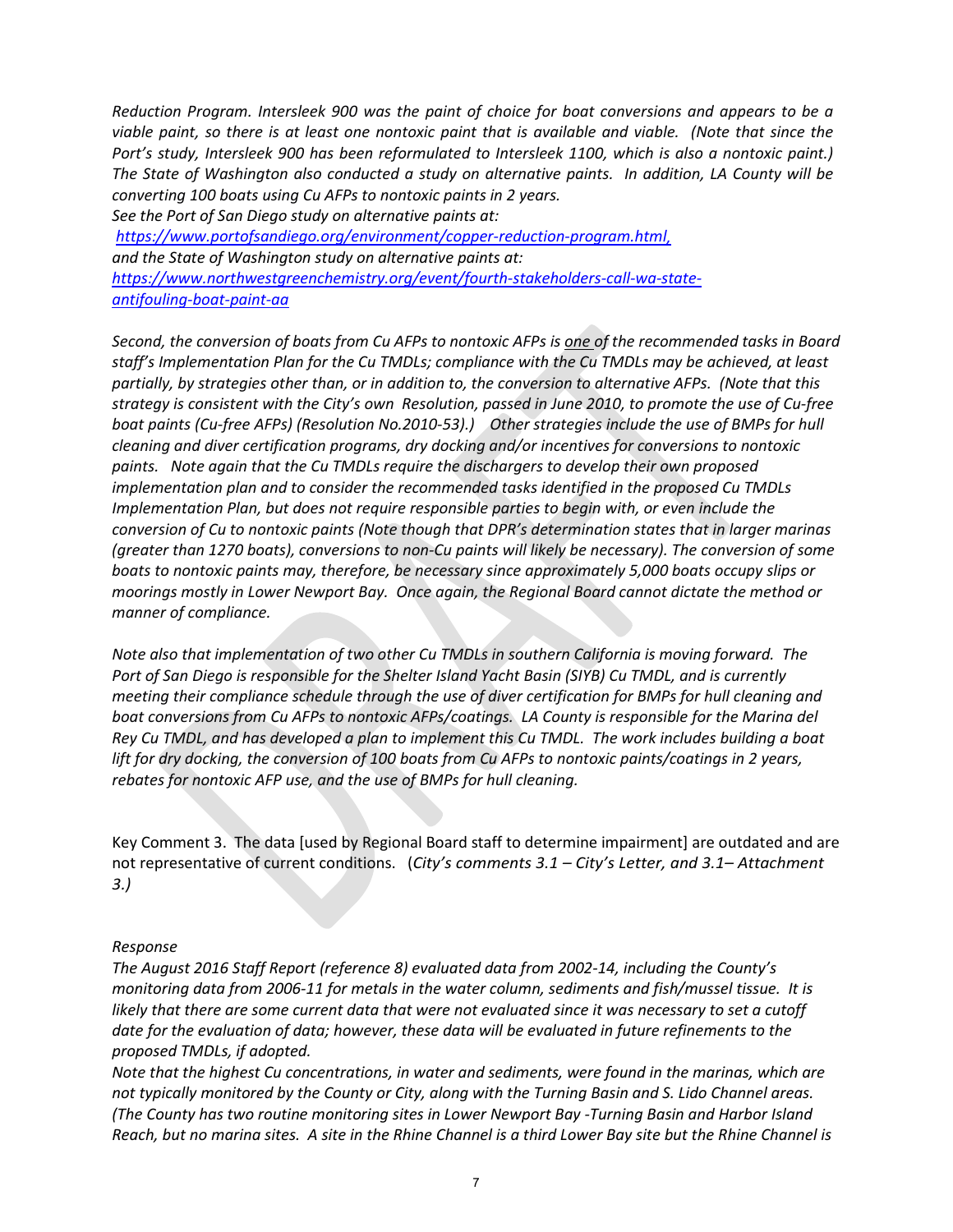*not part of these Cu TMDLs.) Note also that much of the data submitted by the City, although newer than Board staff's Impairment Assessment data, do not include marina data (most exceedances of sediment metal guidelines occurred in marinas).* 

*In addition, the data evaluated for Board staff's Impairment Assessment are more extensive and more current than the data used by USEPA to evaluate metals for their Toxics TMDLs (2002), and USEPA's Metals TMDLs, including Cu TMDLs, are still in place.* 

*Note also that the State Listing Policy (SLP) has no time limitations with respect to data used for impairment assessment or listing purposes. (To date, the SLP does not restrict data to less than 5 years; in fact, there is no limitation in the SLP on the age of data used for impairment assessment/listing purposes, and the data evaluated are left to the judgment of Regional Board staff). See #4, 5 and 6 in this section.* 

Key Comment 4. The Bay is not impaired with respect to copper, and a Cu TMDL is not needed. *(City's comments 6.27 through 6.40 - Attachment 6.))* 

#### *Response*

*The data do show widespread Cu impairment in the Upper and Lower Bay based on Board staff's evaluation per the SLP, and the Upper and Lower Bay are currently designated as impaired water bodies for Cu on USEPA's 303(d) list. The data evaluated per the SLP show that dissolved Cu continues to exceed the CTR criterion, the appropriate regulatory endpoint; therefore, Cu TMDLs continue to be necessary and appropriate. In fact, the City's own data (Anchor's study – City Attachments 4 & 5 (Response to Comments-reference 8)) support the finding of impairment in water due to Cu. Sediments in marinas, Turning Basin and S. Lido channel areas should be 'watch listed' and monitored for sediment metals and toxicity.* 

*Note again that Cu TMDLs are already in place for both Upper and Lower Newport Bay, and were promulgated by USEPA in 2002 as part of the Toxics TMDLs. If the proposed Cu TMDLs are not adopted, the Regional Board is required to implement USEPA's Cu TMDLs. Note again that USEPA's Cu TMDLs require higher reductions in Cu discharges from boats than the revised Cu TMDLs proposed by Board staff. Ongoing strategies to reduce Cu discharges should be included in the implementation plan proposed by responsible parties to achieve the proposed Cu TMDLs.*

Key Comment 5. The sediments are not currently impaired. Sediments that were dredged should not be included in the data evaluation. *(City's comments 3.1 -Attachment 3; 6.32, 6.34, 6.36, 6.38-6.39, 6.46, 6.53 – Attachment 6.)* 

#### *Response*

*1) Board staff have revised the sediment findings and requirements to include continued monitoring and evaluation of sediments for compliance with the sediment targets (rather than remediation of sediments based on Board staff's initial finding of impairment), in areas of Lower Newport Bay that previously exceeded the sediment Cu, Zn and Hg ERM guidelines (marinas, Turning Basin and South Lido channel areas), and in areas with no or limited SQO or sediment Cu, Zn and Hg data (in particular marinas). The significant number of exceedances of the sediment ERMs in areas sampled demonstrate a need to continue to monitor and evaluate sediments in these areas (marinas, Turning Basin, and South Lido Channel), to remediate those areas if necessary, and to evaluate other marina areas that were not dredged.*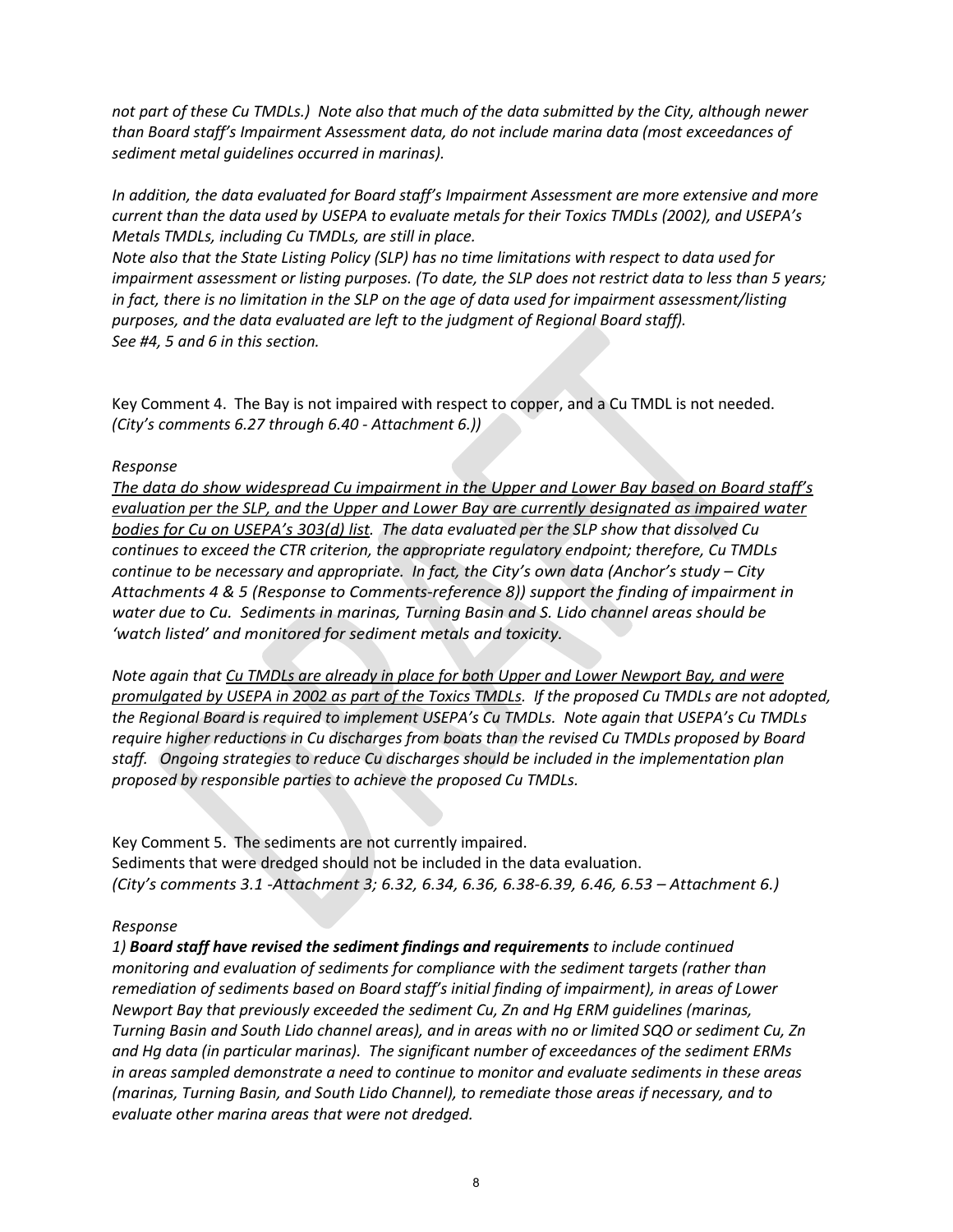*Board staff have also revised the numeric targets in the Cu TMDLs and Zn, Hg, As, Cr Action Plans. Based on consideration of the State Board's EBE Plan –Part I (policy and guidance regarding sediment quality assessments -reference 5), Board staff agree that it is premature to make a finding of sediment impairment at this time. The numeric targets now include sediment quality objectives (SQOs), which were added to implement the EBE Plan-Part 1 (reference 5). In addition, sediment Cu concentrations should be monitored and evaluated against the Cu ERM (Effects Range Median) and ERL (Effects Range Low) to ensure that concentrations do not increase over time consistent with antidegradation principles.*

*Board staff agree that sediment metals data collected in areas that were subsequently dredged should not be used for impairment assessment purposes, and Board staff's Impairment Assessment is based on data from areas not dredged and post-dredged areas. Note that only one sample site was affected by Lower Bay dredging; this was the Harbor Island Reach site used for the County's routine monitoring. Data collected at this site prior to dredging were removed from the data set used to evaluate sediments. Note that data from some studies used in the Impairment Assessment are not sufficient to determine compliance with the sediment quality objectives (SQOs). The main studies used to evaluate sediments in the Bay were the Cu-Metals Marina study (OC Coastkeeper and Candelaria 2007), the County's monitoring data from 2006-11, and the Metals Sediment study in Lower Newport Bay (OC Coastkeeper and Candelaria 2014). In the Cu-Metals Marina Study, sediments were collected from marinas and channel areas that were not dredged in 2012 when open bay areas of the Lower Bay were dredged; therefore these sediment data are valid for impairment assessment purposes. In the Metals Sediment Study, some marina sediments were retested, in addition to new surface sediments in post-dredged areas.* 

*It is likely that there are some current data that were not evaluated for this Impairment Assessment, since it was necessary to set a cutoff date for the evaluation of data; however, these data will be reviewed in future evaluations for the proposed TMDLs, if adopted. Note that the highest Cu concentrations, in water and sediments, were found in the marinas, which are not typically monitored by the County or City, along with the Turning Basin and S. Lido Channel areas. Much of the data submitted by the City, although newer than Board staff's Impairment Assessment data, do not include marina data –where most exceedances of sediment metal guidelines occurred.* 

*See #5 - Section III below.* 

Key Comment 6. A review of available fish tissue [data]… support [the] lack of tissue impairment related to in-bay sources for metals and supports removal of all the recommended actions within the non-TMDL action plans. The tissue data presented in the Staff Report are too old and not reflective of current condition. (*City's comments 3.2.4 – Attachment 3 (6.11-6.13, 6.20, 6.30 -guidelines) & 6.23 – 6.26, 6.37-6.38 - Attachment 6, and Irvine Co. comment.)*

#### *Response*

*Board staff's Impairment Assessment showed fish/mussel tissue impairment for As and Cr in the Upper and Lower Bay, and Zn impairment in the Lower Bay. Board staff are recommending Action Plans rather than TMDLs to address these metals in fish/mussel tissue since sources are unknown and allocations cannot be determined. The proposed Action Plans require continued monitoring to evaluate As, Cr and Zn in fish/mussel tissue, and recommend source evaluation studies of these metals, if they continue to exceed the fish/mussel tissue guidelines. Where necessary, corrective actions may be required to address these sources.*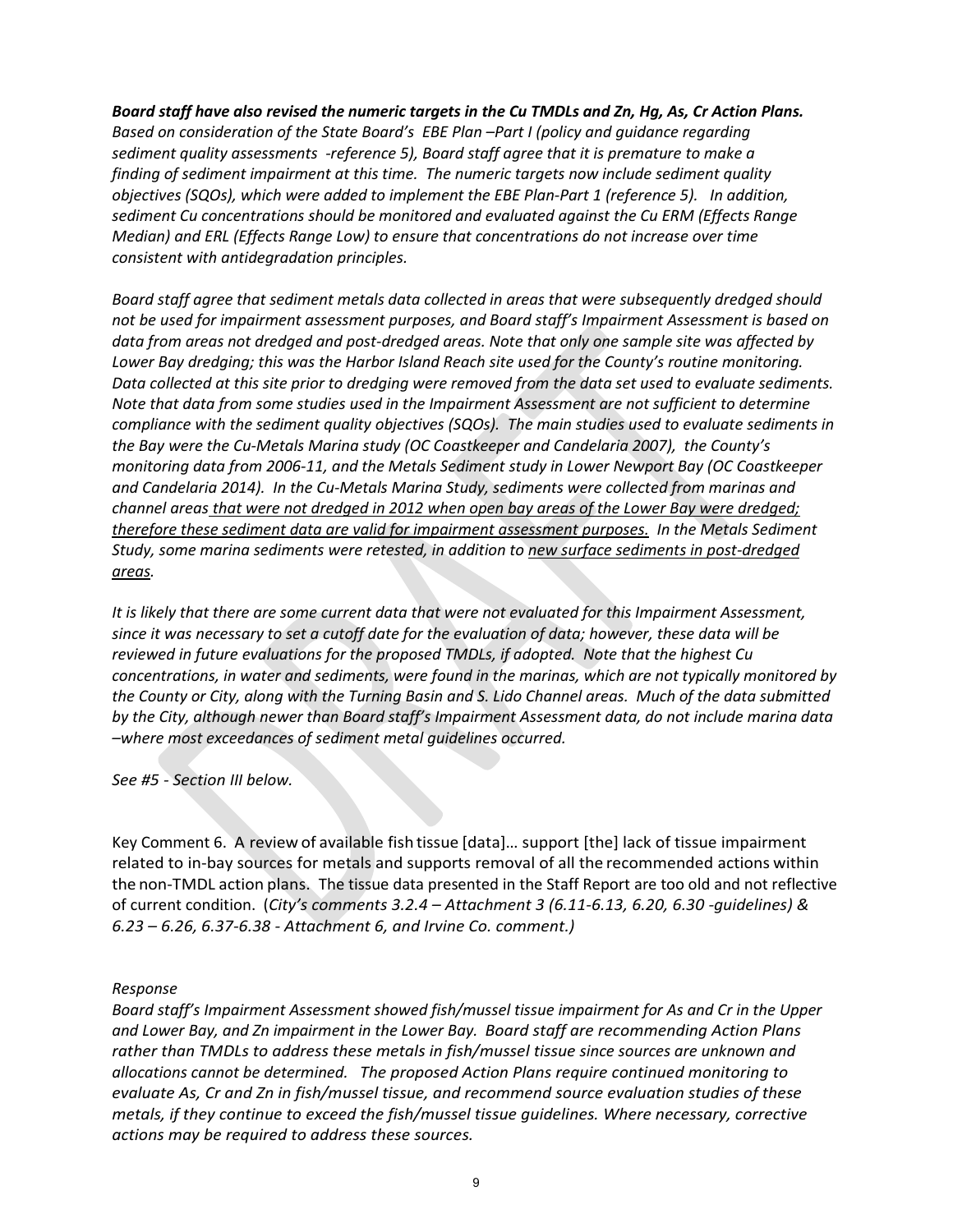*With respect to Cu, Board staff found no impairment in fish/mussel tissue due to Cu; therefore, Cu in fish/mussel tissue is not addressed in the Cu TMDLs. See response to #5 - Section III below.* 

Key Comment 7. Comments on Cu load calculation issues 7.1 The Margin of Safety (MOS) is too large and unsupported. *(City's comments 5.3 – City Letter, 1.5 – Attachment 1, 6.49 – Attachment 6.)*

#### *Response*

*Board staff have reduced the margin of safety (MOS) from 20 to 10 percent (%). The 20% margin of safety (MOS) was used in Cu TMDLs promulgated by USEPA and it is reasonable; however, based on comments received the MOS was reduced to 10%. With the reduction of the MOS to 10%, the Cu*  allocation for MOS decreased from 2,329 to 1165 lbs/yr. See #3 - Section II above .

*Note that the dissolved Cu CTR chronic criterion of 3.1 µg/L is the primary target for Cu in water. Board staff have revised the language in the proposed Cu TMDLs to state that compliance with the numeric target for dissolved Cu will be considered to be achieved if the dissolved Cu CTR criterion of 3.1 µg/L is consistently achieved, pursuant to the State Listing Policy (reference 8), and no further reduction in Cu discharges will be required even if the Cu allocation for boats, required in the Cu TMDLs, is not achieved. If, however, the Cu allocation for boats is met, but the CTR criterion is not consistently achieved, further reduction in Cu discharges will be required.* 

7.2 The Staff Report assumes 10,000 vessels in the Bay; the number should be reduced to more accurately reflect the number of boats using Cu AFPs. *(City's comment 1.3 – Attachment 1.)*

#### *Response*

*The estimate of 10,000 boats/slips was the same number used in USEPA's promulgated Cu TMDLs to calculate the Cu load from boats, and included all boats, empty slips and moorings. It was noted in the comments that the City estimated the boat count to be 4,470, but this number does not include empty slips or smaller boats. (Coastkeeper estimates were somewhat higher than 5,000 boats/slips.) Based, on these two counts, Board staff have revised the estimated number of boats/slips from 10,000 to 5,000. The number of boats/slips is used to calculate the Cu load estimate from boats. The reduction of the number of boats/slips from 10,000 to 5,000, reduces the estimated Cu load from boats from 36,000 to 18,000 lbs/yr. Note that even with the reduction of the number of boats/slips to 5,000, Cu discharges from boats are still the largest source of Cu to the Bay. See #2, Section III below.* 

*Further, the reduction of the MOS to 10% (Cu allocation of 1165 lbs/yr) combined with the reduction of the number of boats/slips to 5,000 increases the Cu allocation for boats to 7224 lbs/yr and reduces the required percent reduction of the Cu load from boats to approximately 60% in the proposed Cu TMDLs. Note again that even with the reductions in the number of boats/slips and the margin of safety, Cu AFPs are still the largest source of Cu to the Bay, and implementation actions must be taken to reduce Cu discharges from boats. These actions may include the use of BMPs by all divers and diver hull cleaner certification, the use of new hull cleaning methodologies (such as the container/filter method), and the conversion of some boats using Cu AFPs to nontoxic and non-Cu paints. Boats may also be dry-docked and/or incentives used to convert boats from Cu to nontoxic paints.* 

Key Comment 8. The phased implementation schedule is unreasonable, unsupported and would force substantial early investments that may be unnecessary. *(City's comment 1 - City Letter.)*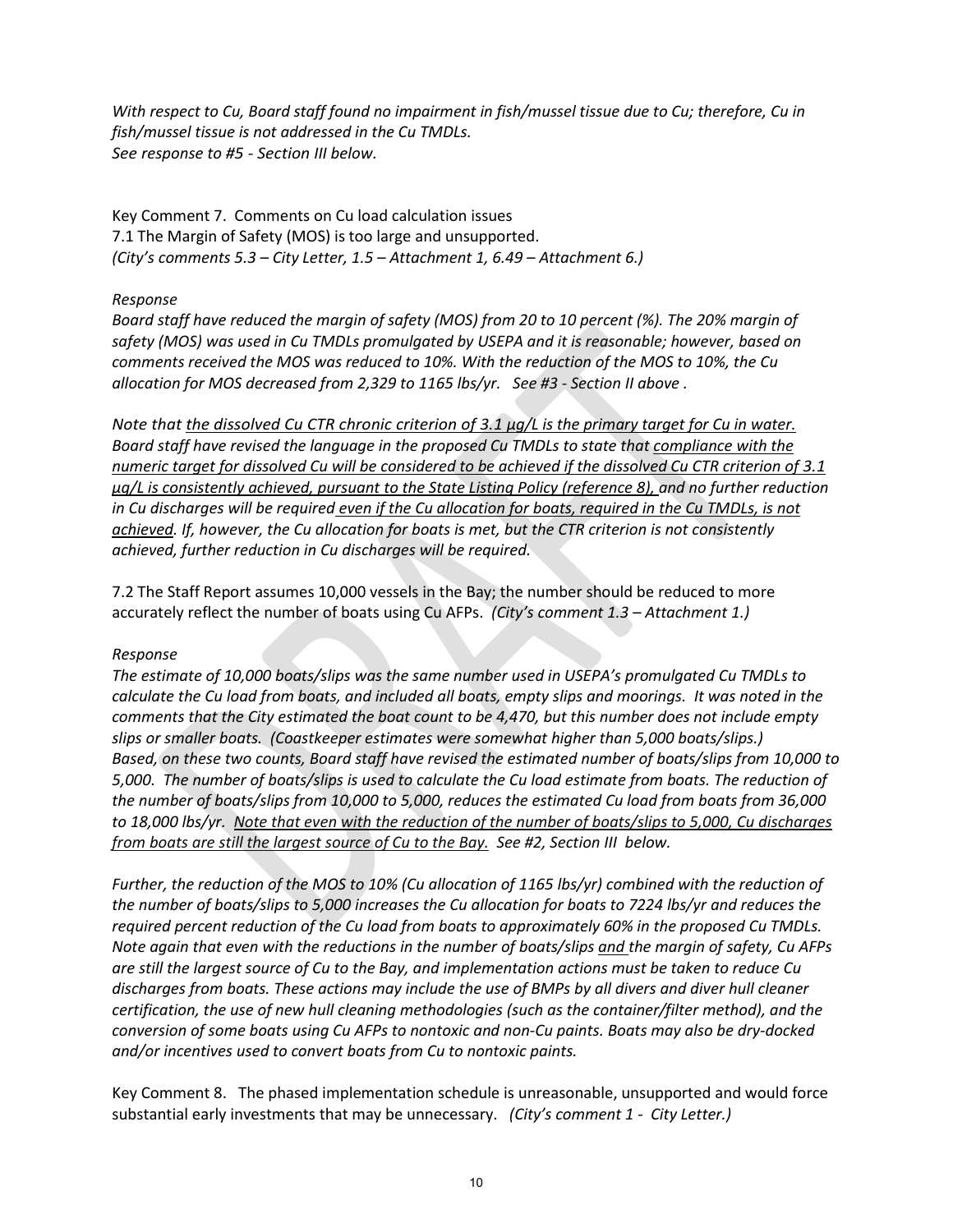#### *Response*

*No substantive basis for these assertions has been provided. Board staff believe that the comments reflect a lack of understanding of the nature of the proposed Implementation Plan, which requires the responsible parties to develop their own proposed implementation plan that includes strategies for the implementation of the Cu TMDLs and Action Plans. (The responsible parties' implementation plan must be consistent with the proposed final compliance date for the Cu TMDLs.) The implementation plan proposed by the City and County would be implemented upon Regional Board approval of the dischargers' plan (or Executive Officer approval of the plan if no significant public comments are received).* 

*The implementation schedule is therefore reasonable, and is in line with the compliance schedules of other Cu TMDLs in southern California (i.e. Marina del Rey (Los Angeles) and Shelter Island Yacht Basin (San Diego).* 

Key Comment 9. There is no peer review. *(City's comment 6.56 – Attachment 6 .)* 

#### *Response*

*Peer review is not required if a new application of an adequately peer-reviewed product does not depart significantly from its scientific approach. The recommended Cu TMDLs used the same scientific approach and peer-reviewed models used by USEPA in their Toxics TMDLs (2002), that include Cu and other Metals TMDLs. Peer-reviewed models used by USEPA were also used to calculate load allocations for Cu. Peer-reviewed data for Cu loads from two paint types determined by the US Navy and loading equations from USEPA's TMDLs were used to calculate the estimated Cu load from boats. Therefore, additional scientific peer review of the proposed Cu TMDLs is neither necessary nor required.* 

Key Comment 10. The Copper TMDL imposes unfunded state mandates. *(City's comment 5.5 - City Letter, and VI - Attachment 7.)* 

#### *Response*

*This comment is appropriately raised with the Commission on State Mandates, and not the Regional Board. If the commenter believes that the Cu TMDLs, when implemented, constitute unfunded mandates, the proper course of action would be to file a test claim with the Commission on State Mandates.* 

*Moreover, the Cu TMDLs are not unfunded state mandates that would be subject to subvention. The Cu TMDLs are not a new program or a higher level of service, the TMDLs are required by federal law, the TMDLs are applicable to all dischargers and not unique to municipalities, and municipalities may be able to levy fees or charges sufficient to cover costs associated with the implementation of the TMDLs. TMDLs are not self-implementing, and do not specify or require the City to take specific actions in order to meet the TMDLs. Further, the adoption of these Cu TMDLs is required by section 303(d) of the Clean Water Act to address the impairment for dissolved Cu in both Upper and Lower Newport Bay. Federal law requires the Regional Board to adopt TMDLs for Cu for Upper and Lower Newport Bay in order to correct Newport Bay's impaired status for Cu. The TMDL is adopted solely pursuant to federal law and, therefore, does not represent a "true choice" to regulate above federal law requirements.*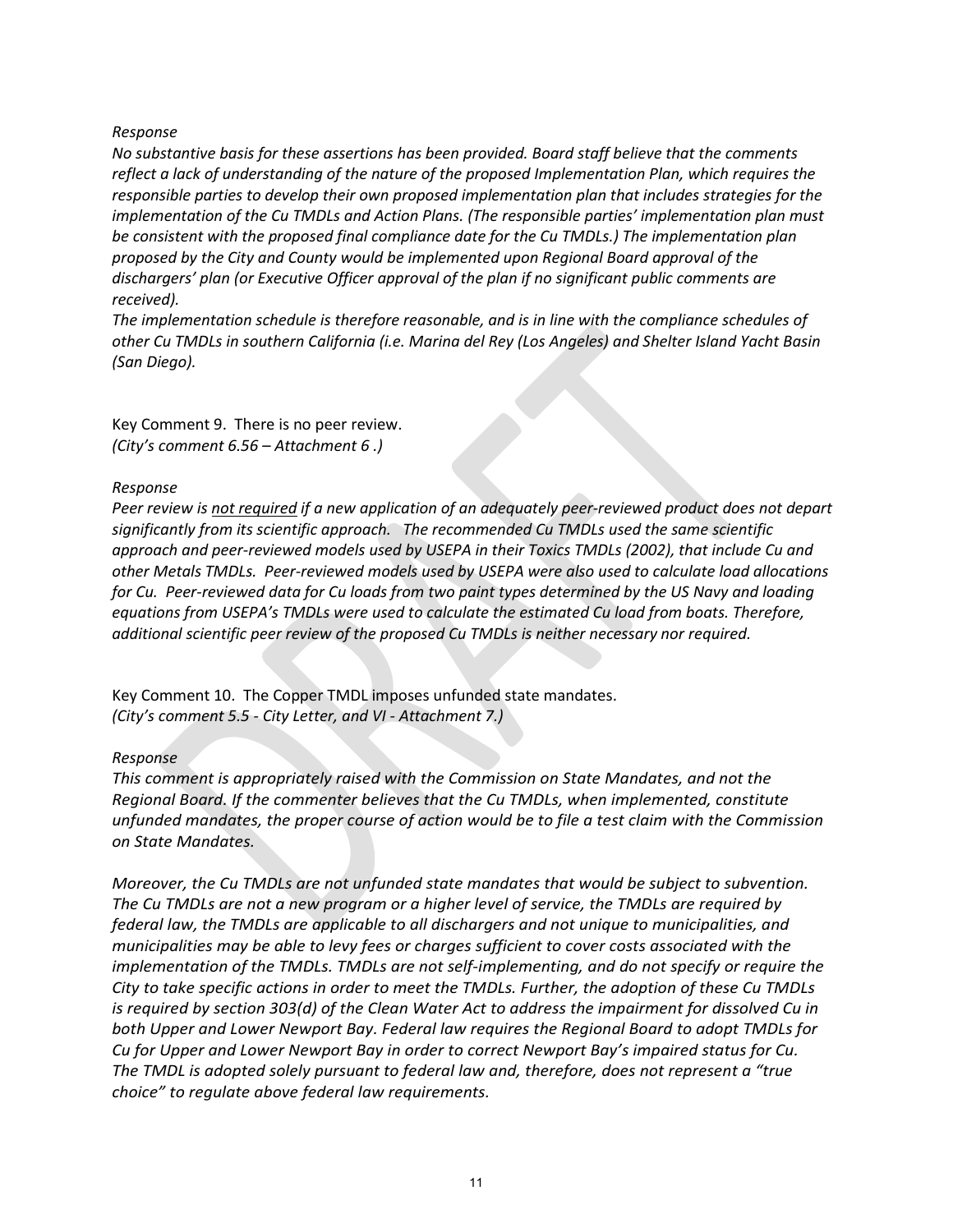*The City's argument does not address either the nature of or need for the Cu TMDLs for the Upper and Lower Bay. Whether or not the adoption and implementation of the proposed Regional Board Cu TMDLs would impose an unfunded state mandate (and, as stated above, these activities do not) is a separate question not yet germane.* 

Key Comment 11. Regional Board outreach was not sufficient. The TMDL was a surprise to most named responsible parties. *(City's comment 6.52 – Attachment 6.)* 

#### *Response*

*This statement is simply not true. First, both the City and County participated in and commented upon the Toxics TMDLs (including Cu TMDLs) that were promulgated for the Bay by USEPA in 2002. USEPA conducted an informational workshop on their proposed TMDLs at the City of Newport Beach City Council Chambers; therefore, the City was clearly aware of TMDL regulatory efforts for the Bay.*

*Board staff conducted two noticed CEQA scoping meetings on July 23, 2015, and a Regional Board informational presentation on July 24, 2015, and all stakeholders, including the City, were informed via email and posting on the Regional Board website. City staff attended one CEQA meeting and the Regional Board meeting. Following these meetings, in the fall of 2015, Board staff supplied the City (and County) with working draft copies the proposed Impairment Assessment and proposed draft Cu TMDLs, including an Implementation Plan, and conducted a conference call with the City to discuss these actions. Clearly, the development of revised Cu TMDLs by Board staff was known to the key responsible parties.* 

*A Regional Board hearing to adopt the proposed Cu TMDLs (and Action Plans for other metals) was then set for October 28, 2016, and on August 25, 2016, Board staff published a Notice of Public Hearing/Notice of Filing, Draft Basin Plan Amendments, Draft Metals Staff Report, and Draft Substitute Environmental Document. Due to the extensive and comprehensive comments received by Board staff, the Cu TMDLs and Metals Action Plans were presented as informational items to the Regional Board on October 28, 2016, and many stakeholders, including the City, presented their concerns. In short, Board staff have conducted significant public outreach for these Cu TMDLs and Action Plans.* 

*There were also a number of studies and actions initiated by Board staff to address Cu and other metals in the Bay, and the City was always informed of studies and actually partnered with Board staff and Coastkeeper in at least 3 of these studies.* 

*These include:* 

- ' *Evaluation of data and methodology of USEPA's Metals TMDLs (including Cu)*
- ' *Copper-Metals Marina Study (2007) –the City was informed of this marina study in the Lower Bay*
- ' *Newport Bay Stormdrain Metals Study (2010) –the City was informed of this study and City permission was required by Coastkeeper to sample stormwater runoff from some manholes in City streets*
- ' *Copper Reduction in Lower Newport Bay Study (2013) –the City was a partner in this study to convert boats from Cu to nontoxic paints --this study was conducted in a City owned marina which required permission from the City --the City also passed Resolution No.2010-53 to encourage boaters to convert from Cu to non-Cu hull paints*
- ' *Metals Sediment Study in Lower Newport Bay (post-dredging) (2014) –the City was informed of this study as Board staff and Coastkeeper required maps of proposed and completed dredge area to determine sampling sites*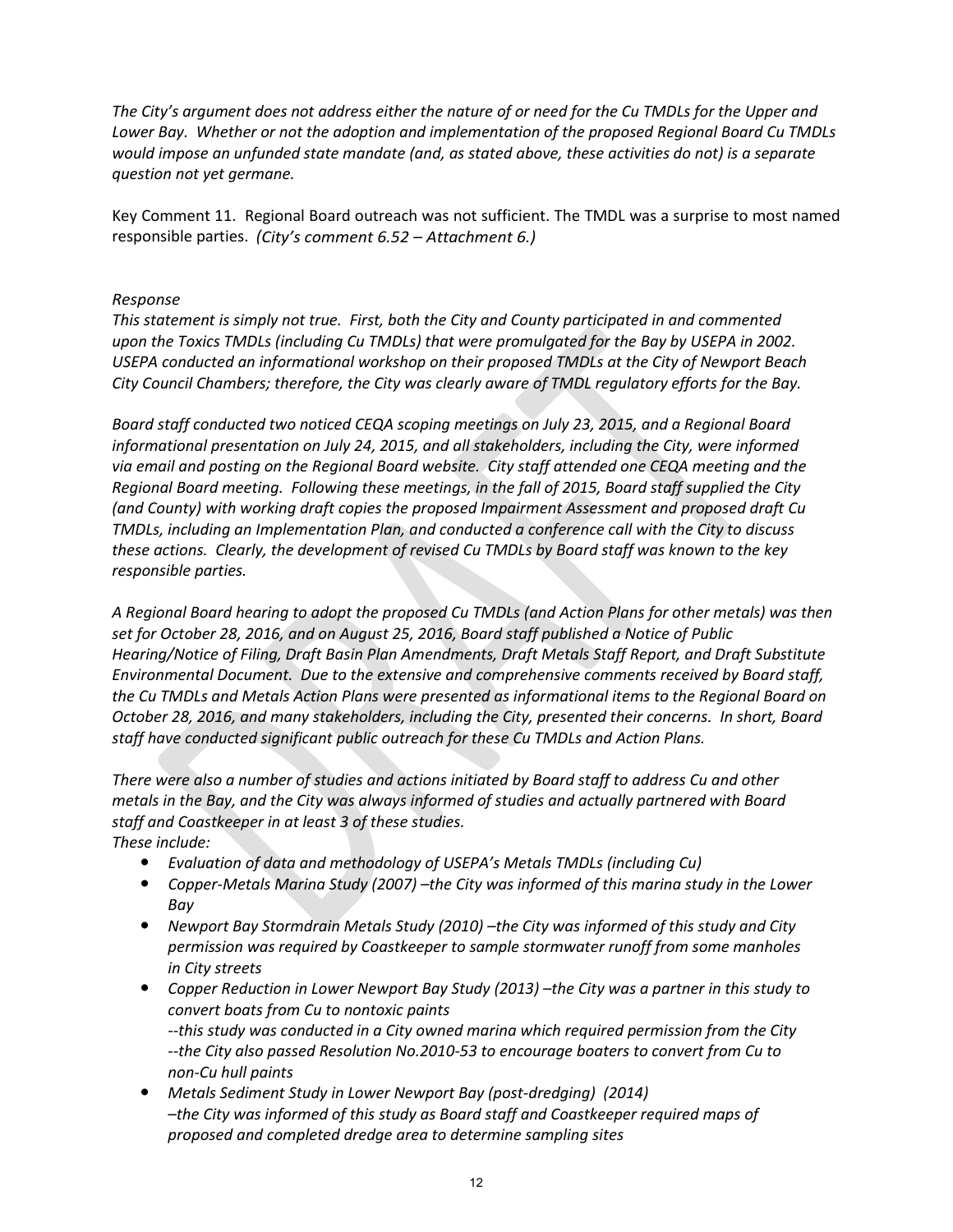' *Evaluation of metals data and development of Metals Impairment Assessment*  --the Impairment Assessment was shared with the City following the July 2015 Regional *Board meeting at which the proposed revised Cu TMDLs were presented.* 

Key Comment 12. Comments on the Substitute Environmental Document (SED) The substitute environmental document [SED] fails to comply with the California Environmental Quality Act ("CEQA") and CEQA's implementing guidelines.

12.1 …It is legal error to determine significance of impacts in comparison with a non- existent hypothetically "permitted" condition. The Regional Board's SED violates this principle throughout the document, repeatedly concluding that the proposed project will have "no" or less than significant impacts in comparison to a baseline that assumes implementation of the US EPA TMDL. (see, e.g., SED at pps. 44, 45, 49, 56, 57.) Since the US EPA's TMDL is not currently being implemented, the SED must be revised to determine impact significance in comparison to a baseline that does not assume the US EPA's TMDL is (or will be) enforced.

More particularly, the SED's impact analysis is flawed because it fails to properly account for or analyze the foreseeable significant impacts of a key part of its recommended compliance program: the conversion of boats from Copper Anti-Fouling Paint to allegedly "non-toxic" alternative paints. The SED does not identify any such "non-toxic" non-Cu AFPs. Staff report references Port of SD alternative paint study AND Port of SD Cu reduction project (that converted boats from Cu to nontoxic paints) for the SD Cu TMDL. *(City's comment 5.7 – City Letter, and Section VIII – Attachment 7.)*

#### *Response*

*1) The discussion of the regulatory background for the proposed Cu TMDLs, that is included in the Section 3.0 of the SED, properly recognizes that USEPA promulgated Toxics TMDLs, including TMDLs for Cu, in 2002, and that absent the approval of the proposed Regional Board's Cu TMDLs, the Regional Board is required to implement USEPA's TMDLs. It is correct that the Regional Board has taken no formal regulatory action(s) to implement the requirements of USEPA's Cu TMDLs with respect to Cu discharges from boats; however, USEPA's Toxics TMDLs have been implemented in relevant NPDES permits, including the Orange County MS4 permit. TMDL-related permit requirements include monitoring and evaluation, a key implementation task in Board staff's proposed TMDLs and Action Plans. The draft SED has been revised as appropriate to address this concern. (See #9, Section III).* 

*As a matter of information, while no formal regulatory action(s) have yet been taken to implement USEPA's Cu TMDLs requirements for Cu discharges from boats, Board staff have been working with the City of Newport Beach and other responsible parties on a voluntary basis to evaluate Cu (and other metal) concentrations in marina and channel areas, and to implement the conversion of boats from Cu to nontoxic AFPs. Board staff and Coastkeeper conducted a Cu-Metals Marina Study to identify metal exceedances in water and sediments in a subset of marinas and the Turning Basin/South Lido channel areas, and a boat conversion project in a target marina in Lower Newport Bay. See Board Staff's Impairment Assessment in August 2016 Staff Report.* 

*2) The second concern is that the SED did not identify nontoxic AFPs or properly evaluate the environmental impacts of conversions to nontoxic AFPs.*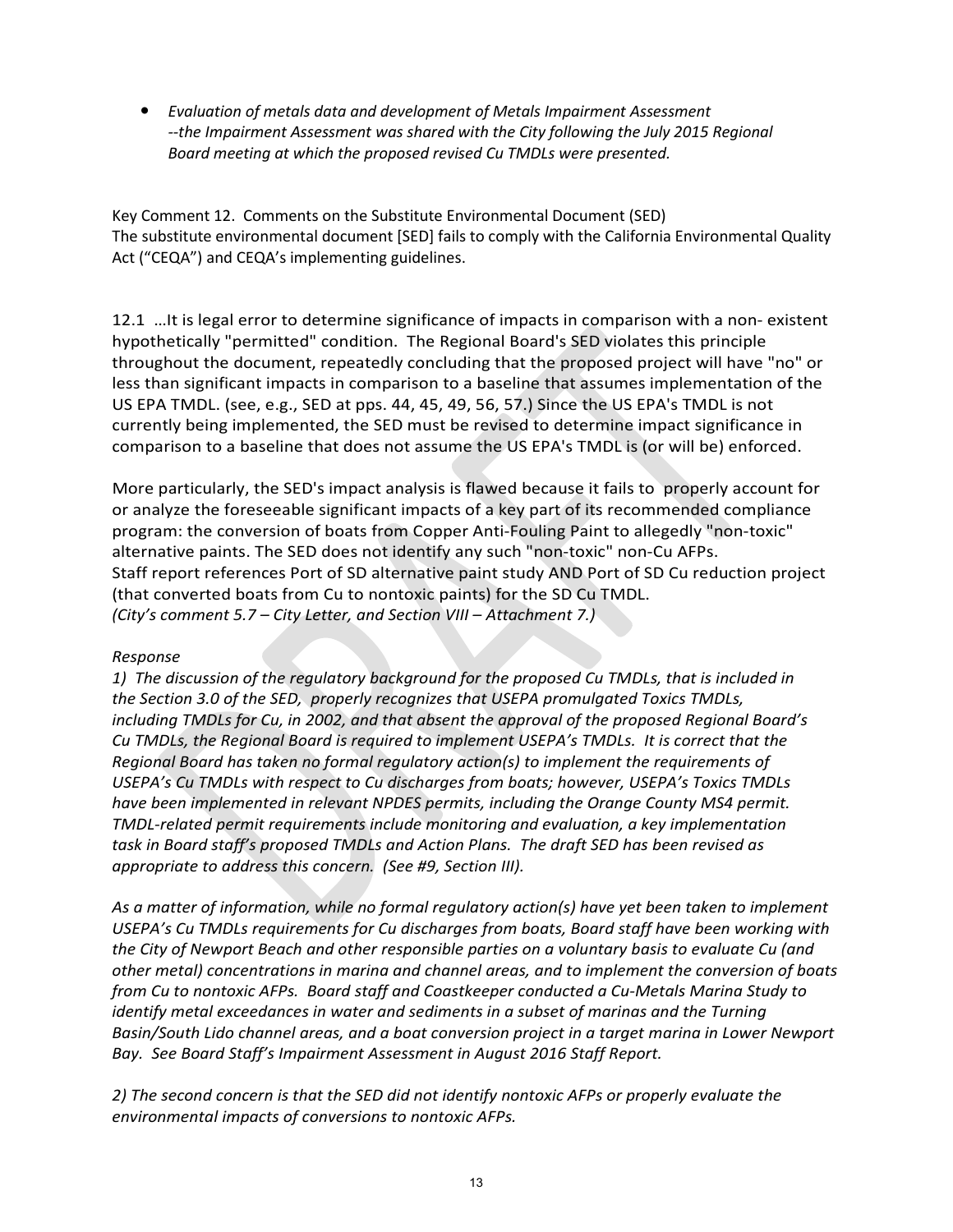*This response addresses the environmental impacts issue first. The draft SED has been revised to provide a more comprehensive review of the environmental impacts of conversions to alternative AFPs based on the recommended strategies outlined in the Implementation Plan for the proposed Cu TMDLs. These strategies include conversions from Cu AFPs to nontoxic or lower leach rate Cu AFPs. It must be emphasized, however, that the Regional Board may not dictate the strategies by which the TMDLs are implemented, nor recommend particular products to use for TMDL implementation.*

*The approach employed in the Implementation Plan for the proposed Cu TMDLs is to require responsible parties to develop and propose their own implementation plan(s) that include strategies and schedules to achieve the TMDLs. Board staff's recommended Implementation Plan identifies recommended strategies, including conversions to nontoxic or lower leach rate Cu AFPs, that must be considered in the development of the responsible parties' proposed implementation plan. The dischargers must submit an implementation plan and are not required to include any of the recommended strategies. The implementation plans would be implemented upon Regional Board approval of the dischargers' plan (or Executive Officer approval of the plan if no significant public comments are received). The responsible parties will be responsible for project-specific environmental analysis of the strategies that they will implement.* 

*Secondly, the SED does identify specific nontoxic AFPs. The Port of San Diego Study, referenced in the draft SED, does contain a number of recommendations for nontoxic and/or non-Cu AFPs that may be considered by the responsible parties in developing their proposed implementation plans. As previously noted, the Regional Board cannot dictate the specific method of compliance nor endorse specific products. It is up to the responsible parties to identify the implementation strategies, which may include the use of nontoxic AFPs, by which they propose to comply with the TMDLs.*

12.2 Since the SED does not actually describe any "action" alternative to the proposed project, it also fails to disclose the potential environmental impacts and benefits of such an alternative. *(City's comments 5.7 – City letter, & 7.9 – Attachment 7.)* 

#### *Response*

*The SED analyzed a reasonable range of alternatives. The CEQA Guidelines require the Regional Board to consider a "range of reasonable alternatives" which would "feasibly attain most of the objectives of the project" using a "rule of reason." See Tit. 14 Cal. Code Regs. §15126.6(a). In this case, the Regional Board is obligated to—and the objective of the project is to—prepare the TMDLs to address impairment due to copper. The feasible alternatives are those that would meet this objective. The Regional Board reasonably chose the proposed Copper TMDLs and Copper TMDLs prepared by USEPA because those are the only legal alternatives. Commenter's suggested alternative ("an alternative under which reduction in copper loading would be achieved on a statewide basis" by DPR regulation) does not meet the objective of the project; the suggested alternative to the proposed Cu TMDLs is not a reasonable alternative and was not considered in the revised SED. The CEQA Guidelines also require consideration of a "no project" alternative. For projects that are a revision of an existing policy, the project would be the continuation of the existing policy. Tit. 14 Cal.Code Regs. §15126.6(c). Consistent with this regulation, the proposed Copper TMDLs discussed the USEPA Metals TMDLs as the existing conditions and what would be expected to happen if the proposed TMDLs were not implemented. In a case implementing the National Environmental Policy Act (NEPA), the Ninth Circuit Court of Appeals noted that the "NEPA*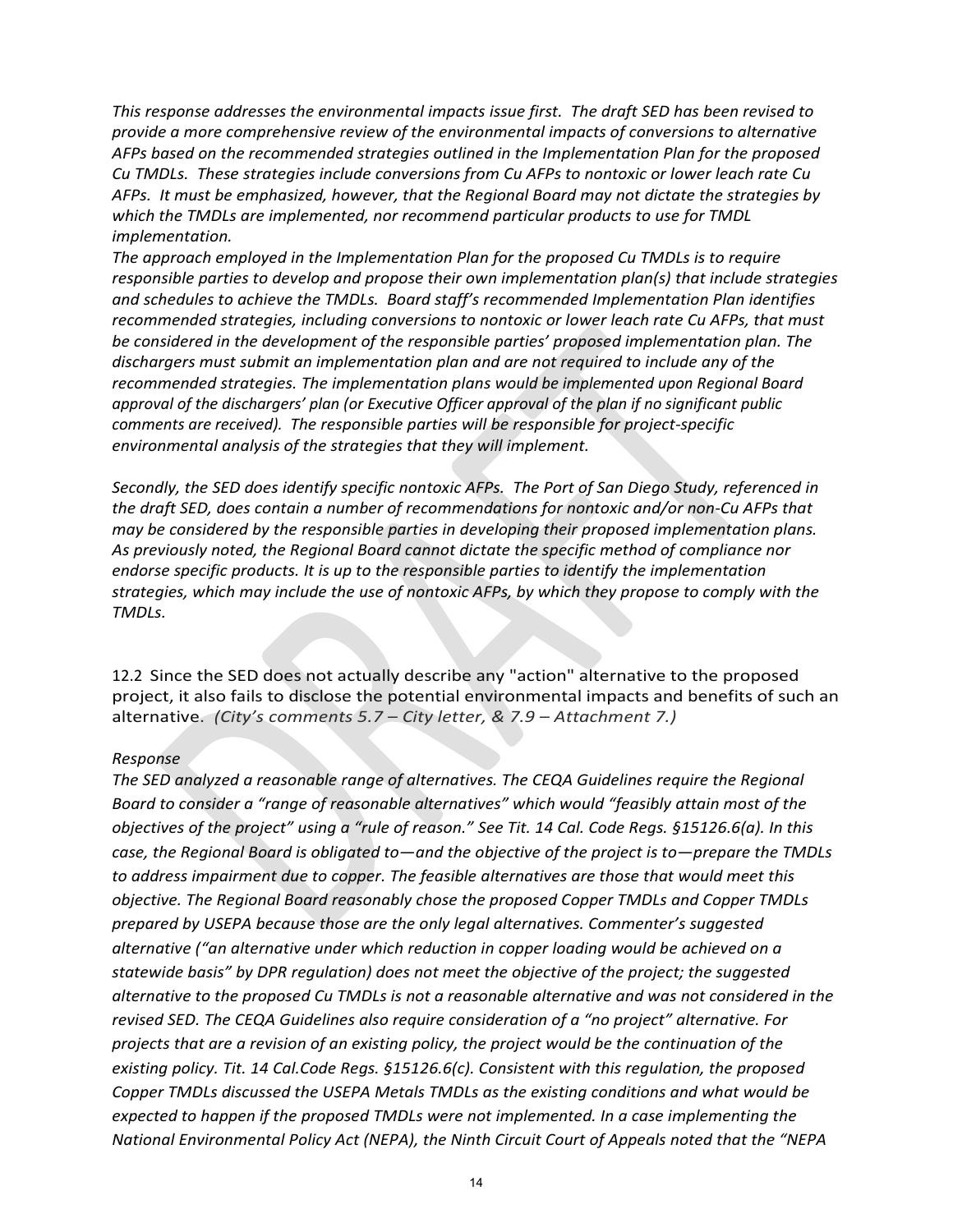*alternatives requirement must be interpreted less stringently when the proposed agency action had a primary and central purpose to conserve and protect the natural environment, rather than to harm it." Kootenai Tribe of Idaho v. Veneman (9th Cir. 2002) 313 F.3d 1094, 1120 (abrogated on other grounds by Wilderness Soc. v. U.S. Forest Service (9th Cir. 2011) 630 F.3d 1173)*

*The fundamental nature of the Action Plans for Zn, Hg, As and Cr recommended at this time is monitoring and evaluation. The results of monitoring and evaluation efforts will be used to determine whether additional actions, subject to consideration of alternatives, are needed.* 

*The "action" alternative to the proposed TMDLs and Action Plans that is identified in the initial draft SED is Alternative 3. Alternative 3 considers the development of modified Cu TMDLs and Zn, Hg, As and Cr Non-TMDL Action Plans (Action Plans) that incorporate different decisions regarding the numeric targets, margin of safety and other key elements that apply and that may affect the extent to which the reduction of Cu discharges, especially from boats, and/or other elements of the proposed Implementation Plans, is required.* 

*In fact, as described in Section III of this Supplemental Staff Report, the proposed TMDLs and Action Plans have now been revised by Board staff to implement a number of these different options including the following:* 

- *the incorporation of language stating that "Compliance with the Cu TMDLs will be considered to be achieved if the dissolved Cu CTR criterion of 3.1 µg/L is consistently achieved (i.e. no impairment is demonstrated per the assessment methodology in the SLP), and no further reduction in Cu discharges will be required, even if the Cu load allocation for boats is not yet achieved." ;*
- *the use of updated numeric targets for sediment, and the revision of sediment-related implementation tasks to include continued monitoring and evaluation of sediments, rather than remediation (remediation was initially recommended based on a finding of sediment impairment that was based on an older interpretation of State Listing Policy guidelines); a revision to the required percent reduction of Cu discharges from boats ( based on a revised number of boats and margin of safety); and*
- *a reduced TMDL compliance schedule (based on the decreased percent reduction required for Cu discharges from boats).*

*In particular, Board staff have determined that it is inappropriate to make a finding of sediment impairment due to metals (Cu, Zn or Hg) at this time; therefore, the proposed Implementation Plans have been revised to require additional monitoring and evaluation of the sediments (by SQOs and ERM guidelines), rather than to require the development and implementation of sediment remediation projects. Whether or not such remediation projects may become necessary in the future is highly speculative, given the newer guidance in State Board's SLP (reference 4) and the EBE Plan – Part 1 (reference 5).* 

*The result of the modifications to the sediment tasks is that the proposed Implementation Plans no longer require sediment remediation (via dredging). The result is that the potential environmental impacts of the revised proposed TMDLs/Action Plans are reduced to less than significant levels. Under*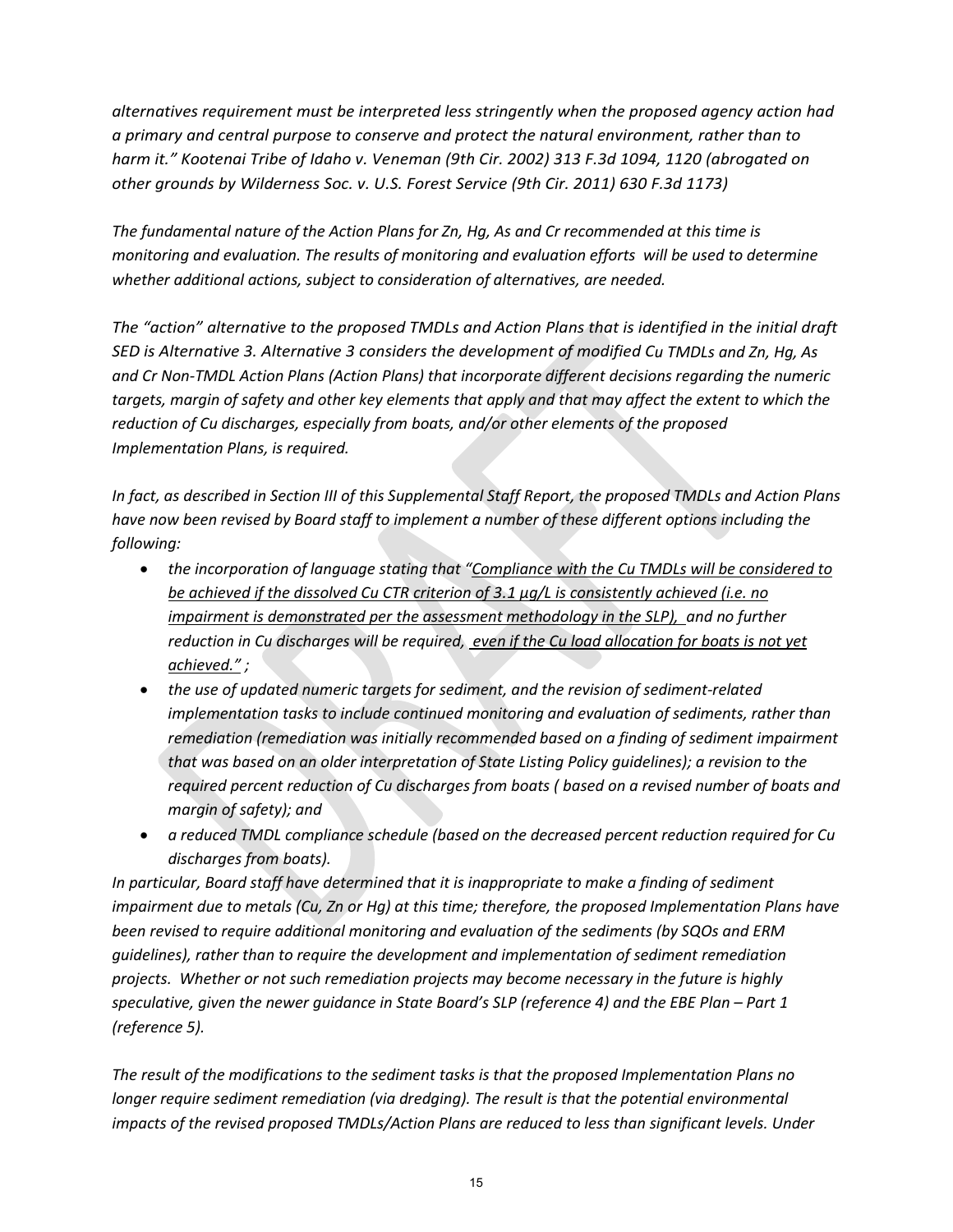*these circumstances, no identification or evaluation of an alternative to address significant or potentially significant environmental impacts of the proposed project is required.*

12.3 The SED also fails to comply with CEQA because it does not include an economic factors analysis. *(City's comment 7.9 – Attachment 7.)* 

#### *Response*

*Economics were considered in developing these proposed Cu TMDLs. Economics were discussed in Section 8.3 Economics – Cost Considerations of the Staff Report (reference 1); and in the SED in each of the tasks in Sections 4.1.1 and 4.1.2. Note, however, that the SED has been revised to include a more robust economics analysis.*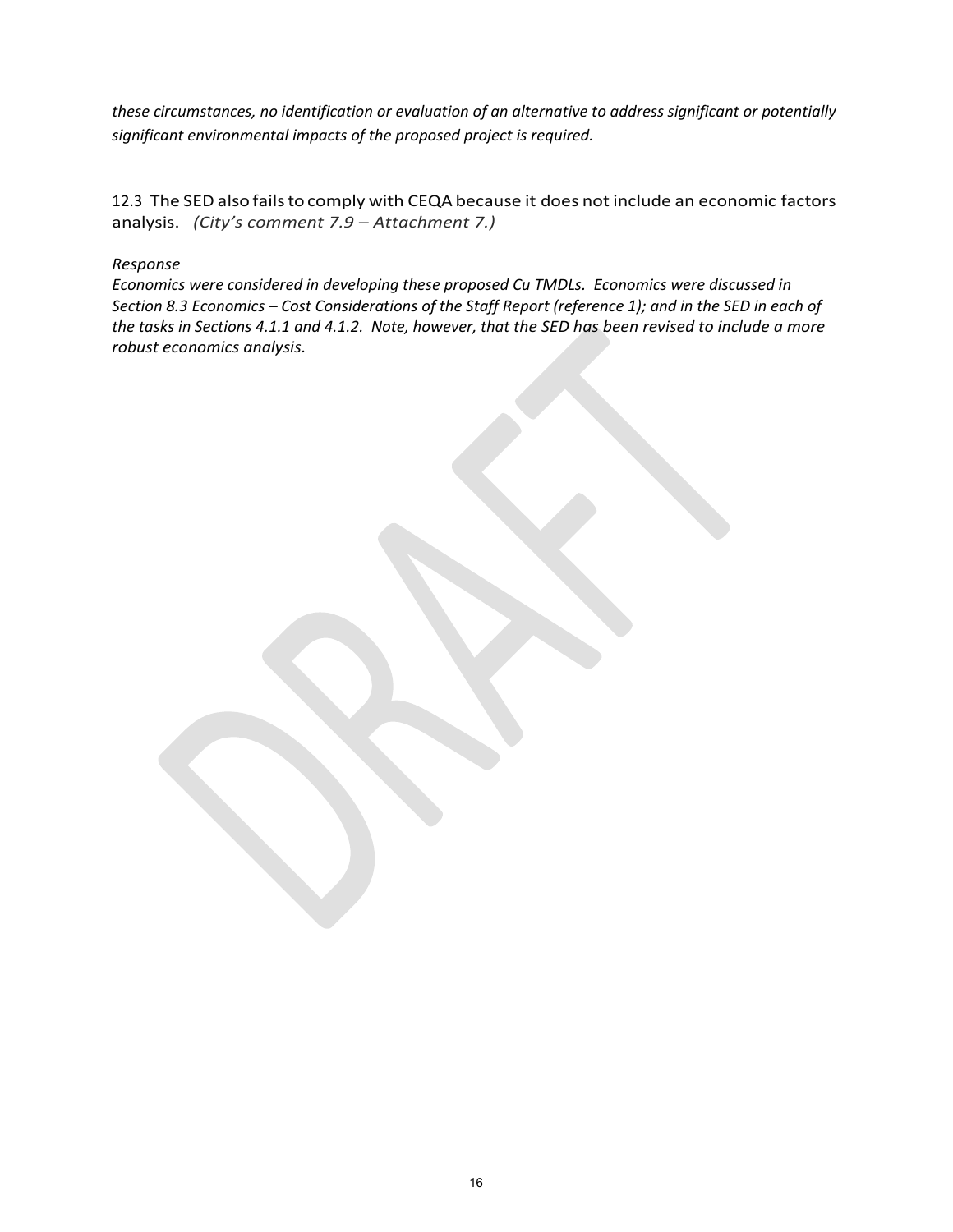#### **III. RECOMMENDED REVISIONS TO THE PROPOSED COPPER (Cu) TMDLs AND ACTION PLANS FOR ZINC (Zn), MERCURY (Hg), ARSENIC (As) AND CHROMIUM (Cr)**

Based on consideration of additional data/information and the comments received, Board staff are recommending revisions to the proposed Basin Plan Amendments for the Cu TMDLs and Action Plans for Zn, Hg, As and Cr, and are recommending adoption of these TMDLs and Action Plans. These revisions are described below and shown in the Basin Plan Amendment (Attachments 1 and 2 - BPA underlined version, and BPA clean version, respectively) to Resolution No. R8-2018-0071.

#### **Copper (Cu) TMDLs**

The proposed Cu TMDLs include requirements for 1--Cu discharges from Cu antifouling paints (AFPs) on boats (Task 1 –BPA) 2--Sediment monitoring and evaluation rather than remediation (Task 2 – BPA) 3--Cu discharges from tributary and storm drain runoff (Task 3 –BPA) 4--Effects of Cu discharges from large storm drains (Task 4 –BPA) Monitoring and evaluation are required for each task

#### **Reduce Cu Loads from Cu Antifouling Paints (AFPs) - (Task 1 of proposed Implementation Plan)**

The goal of the proposed Cu TMDLs for Upper and Lower Newport Bay is to ensure that water quality standards are achieved (i.e., that beneficial uses are not adversely affected by Cu, and applicable narrative and numeric water quality objectives for Cu are achieved). The legally applicable numeric water quality objective for dissolved Cu is 3.1  $\mu$ g/L (specified in the California Toxics Rule (CTR)). \*The main task of proposed Cu TMDLs is the reduction of Cu discharges from boats (Cu AFPs)

#### **1) Board staff have revised the language in the proposed Cu TMDLs to state that** *"Compliance with*

*the Cu TMDLs will be considered to be achieved if the dissolved Cu CTR criterion of 3.1 µg/L is consistently achieved,(i.e. no impairment is demonstrated per the assessment methodology in the State Listing Policy (SLP)) and no further reduction in Cu discharges will be required, even if the Cu load allocation for boats is not yet achieved. If, however, the Cu allocation for boats is achieved, but the CTR criterion is not consistently achieved, further reduction in Cu discharges from Cu antifouling paints (AFPs) will be required."*

(This language would also apply to an approved adjusted Cu CTR criterion developed through a Water Effects Ratio (WER) determination.) This provision makes moot the concerns expressed by stakeholders regarding the accuracy of estimates of the number of boats in the Bay, the estimated Cu loading from those boats, and the extent of the use of BMPs; however, revisions were made based on stakeholder comments/data.

#### **2) Cu Loading Calculations – Number of Boats/Slips**

**Board staff have revised the number of boats/slips used to calculate the Cu load from boats.** 

While the addition of the language described in #1 above makes moot the issue of the actual number of boats/slips in the Bay (See Section II, Comment 7), Board staff have reduced the estimated number of boats/slips from 10,000 to 5,000. This change is consistent with boat counts from the City of Newport Beach and Orange County Coastkeeper. (The number of boats/slips is used to calculate the estimated Cu load from boats.) The reduction of the number of boats/slips from 10,000 to 5,000 reduces the estimated Cu load from boats from 36,000 lbs/yr to 18,000 lbs/yr. **Note that even with the reduction of the number of boats/slips to 5,000, Cu discharges from boats are still the largest source of Cu to the Bay.** (See key comment #7.2.)

**3) Cu Loading Calculations – Margin of Safety Board staff have revised the margin of safety (MOS).**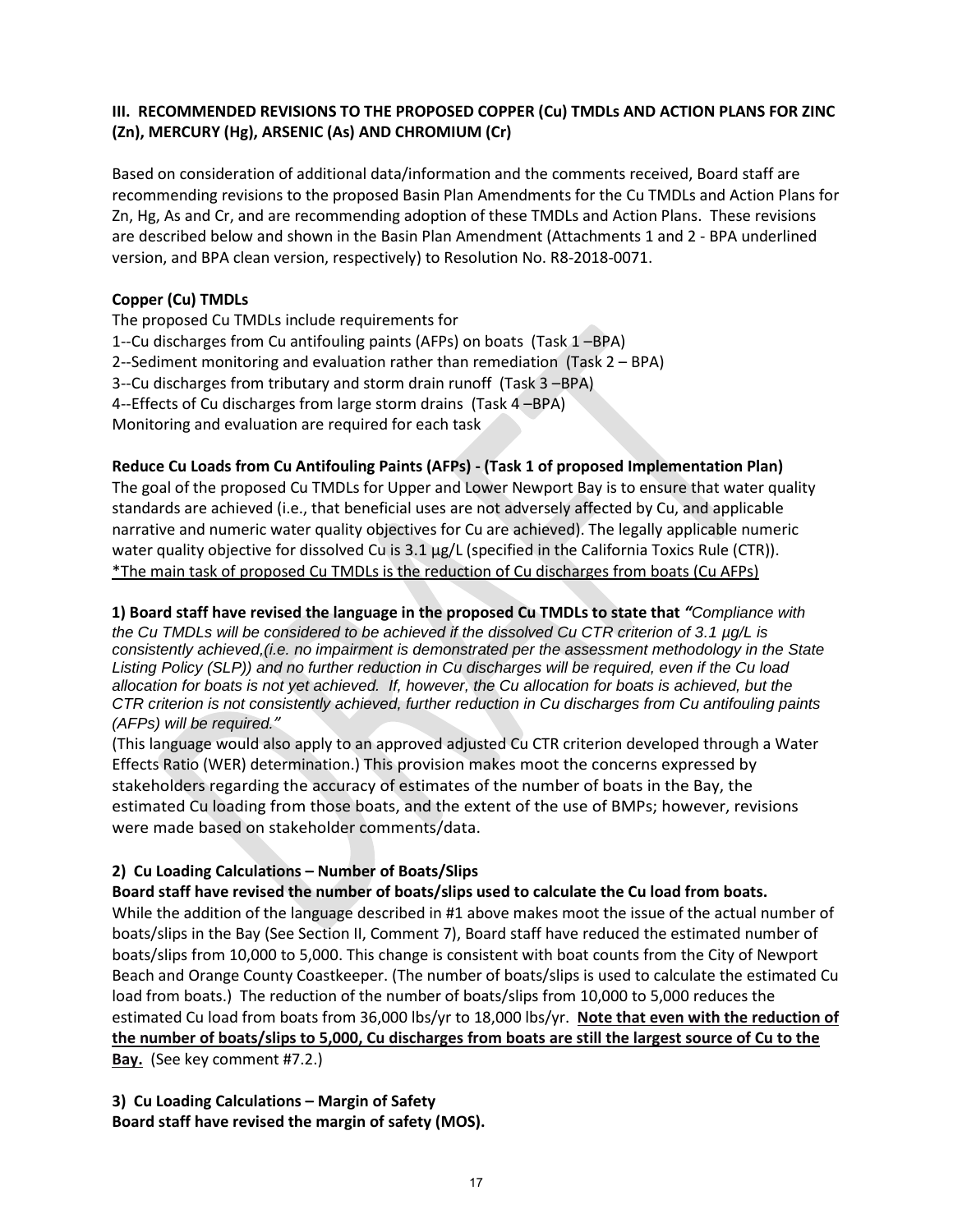Board staff have reduced the margin of safety (MOS) from 20 to 10 percent (%). (The reduction of the MOS to 10%, decreases the Cu allocation for the MOS from 2,329 to 1165 lbs/yr). (See key comment #7.1.)

The reduction of the MOS to 10% (1165 lbs/yr) along with the reduction of the number of boats/slips to 5,000 increases the Cu allocation for boats to 7224 lbs/yr and **reduces the required percent reduction of the Cu discharges from boats to approximately 60% in the proposed Cu TMDLs**.

#### **4) Compliance Schedule**

**Board staff have revised the compliance schedule for Cu discharges from boats.** 

The proposed compliance schedule is reduced to 12 years (from 15 years), since the required percent reduction of Cu discharges from boats is now 60% (compared to 83% in the draft proposed Cu TMDLs). The new compliance schedule is reasonable, as it requires a 60% reduction in 12 years, while the originally proposed schedule required a 70% reduction in 11 years (and 83% reduction in 15 years). (Note that the initially proposed schedule was based on the estimate of 10,000 boats/slips and a 20% margin of safety (MOS), which resulted in a required 83% reduction of Cu discharges from boats in 15 years.) The revised proposed compliance schedule allows time for boats with Cu AFPs to be repainted w/nontoxic or lower leach rate Cu AFPs during routine maintenance, and the implementation of BMP practices. (See key comment #8.)

#### **Sediment Copper (Cu)**

**Sediments are no longer considered to be impaired based on State Board's current interpretation of the State Listing Policy, and the sediment requirements no longer include remediation** 

**5) Board staff have revised the sediment requirement** in the proposed Implementation Plan to require continued monitoring and evaluation of sediments for compliance with the sediment targets (rather than remediation of sediments based on Board staff's initial finding of impairment), in areas of Lower Newport Bay that previously exceeded the sediment Cu ERM guideline (marinas, Turning Basin and South Lido channel areas), and in areas with no or limited SQO or sediment Cu data (in particular marinas). The significant number of exceedances of the Cu ERM sediment guideline in areas sampled demonstrate a need to continue to monitor and evaluate sediments in these areas (marinas, Turning Basin, and South Lido Channel), to remediate those areas if necessary, and to evaluate other marina areas that were not sampled. (See key comment #5.)

Note that Board staff's finding of sediment impairment in their Impairment Assessment was based on earlier direction from State Board staff that water bodies could be listed for sediment metals based only on exceedances of the ERM (per the SLP requirements). State Board staff's current interpretation of the SLP is that sediments must be evaluated for compliance with the SQOs, using multiple lines of evidence including chemistry, toxicity and benthic community structure (references 4, 5). Where the data are insufficient to determine SQO compliance, sediment chemistry must be paired with sediment toxicity data to determine impairment. Such paired data were not available in the data sets used in Board staff's Impairment Assessment; therefore, the finding of impairment is not appropriate at this time. It should be noted that if monitoring demonstrates that the sediments are impaired or impacted (based on the State Listing Policy and the SQO assessment), a plan(s) to remediate sediments in areas that are impaired, or conduct stressor identification studies in accordance with the EBE Plan-Part 1 will be required.

**Board staff have also revised the numeric targets in the Cu TMDLs,** to include sediment quality objectives (SQOs). The SQOs were added to implement the EBE Plan-Part 1 (reference 5). In addition, sediment Cu concentrations should be monitored and evaluated against the Cu ERM (Effects Range Median) and ERL (Effects Range Low) for trend analysis, and to ensure that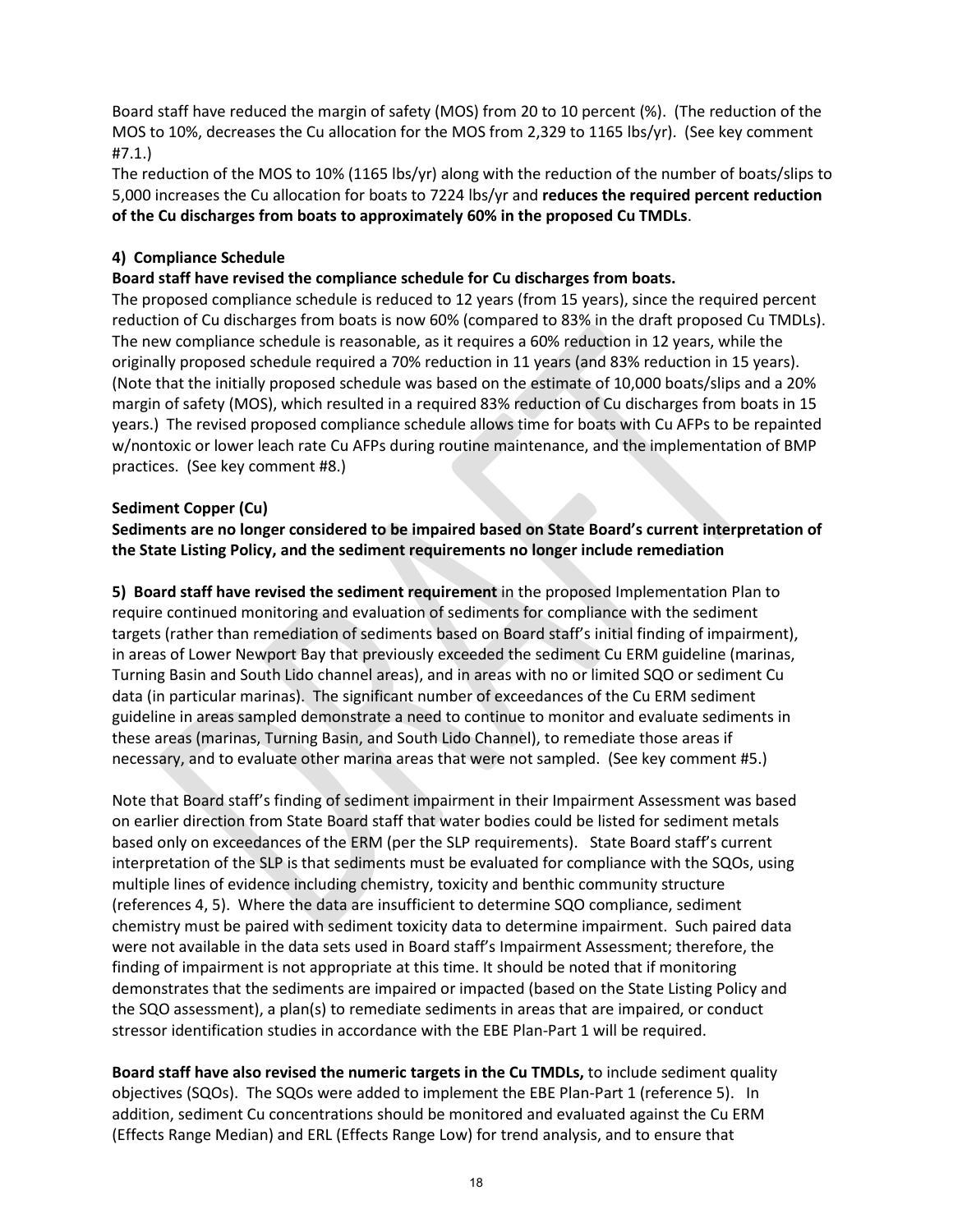concentrations do not increase over time consistent with antidegradation principles.

#### **6) Board staff have removed Task 1.1 (Restrict the sale and use of Cu AFPs (work with DPR and USEPA to restrict sale and use of Cu AFPs)), and Task 1.2.2.5 (Coordinate with Regional Board staff on work with DPR and USEPA on Cu AFP restrictions) from the initially proposed Cu TMDLs Implementation Plan.**

While the intent of these Tasks was to encourage the responsible parties to work with the Regional Board, USEPA and DPR to develop appropriate sale and use requirements to ensure that the Cu TMDLs are met, some responsible parties felt that these tasks required stakeholders to become involved with perceived conflicts between state agencies; therefore, these tasks have been removed from the proposed Implementation Plan. The responsible parties may wish to include these tasks in their own proposed implementation plan(s).

#### **Tributary and storm drain runoff**

**7) Board staff have combined the monitoring requirements for tributary runoff (Task 3) and storm drain runoff (Task 4) into Task 3 (Meet Copper (Cu) allocations for tributary and storm drain runoff continue to monitor and evaluate Cu concentrations in runoff)** since the allocations for tributary and storm drain runoff are combined.

**8) Board staff have revised the storm drain requirement (Task 4 Evaluate Copper (Cu) discharges from larger storm drains for local impacts)** to include monitoring and evaluation of in-Bay sediments near storm drain outlets for compliance with the sediment targets (SQOs), rather than remediation of sediments (based on Board staff's initial finding of impairment). This revision is consistent with the revisions in #5 above.

**No changes are proposed for Tasks 5 through 7 of the Cu Implementation Plan.** 

#### **Action Plans for Zinc (Zn), Mercury (Hg), Arsenic (As) and Chromium (Cr)**

 **9) Some changes are proposed for the Action Plans including the monitoring and evaluation of Zn, Hg, As and Cr in sediments for compliance with the SQOs, rather than sediment remediation (based on Board staff's initial finding of impairment). The Action Plans also require the continued monitoring and evaluation of Zn in fish/mussel tissue, and As and Cr in fish/mussel tissue.** 

**Zn and Hg Action Plan – Board staff have revised the sediment requirement** so that the Action Plan now requires continued monitoring and evaluation of sediments for compliance with the sediment targets (SQOs), rather than remediation of sediments (based on Board staff's initial finding of impairment), in areas of Lower Newport Bay that previously exceeded the sediment Zn and Hg ERM guidelines (marinas, Turning Basin and South Lido channel areas), and in areas with no or limited SQO or sediment Zn and Hg data (in particular marinas). The Action Plan also requires monitoring and evaluation of Zn in fish/mussel tissue. In addition, the monitoring and evaluation of Zn and Hg in tributary runoff, and determination of Zn and Hg loads in tributary runoff are required.

**Board staff have also revised the numeric targets in the Zn and Hg Action Plan** to include sediment quality objectives (SQOs). The SQOs were added to implement the EBE Plan-Part 1 (reference 5). In addition, sediment Zn and Hg concentrations should be monitored and evaluated against the Zn and Hg ERMs (Effects Range Median) and ERLs (Effects Range Low) for trend analysis, and to ensure that concentrations do not increase over time consistent with antidegradation principles.

**As and Cr Action Plans – Board staff have revised the sediment requirement** so that the Action Plan now requires continued monitoring and evaluation of sediments for compliance with the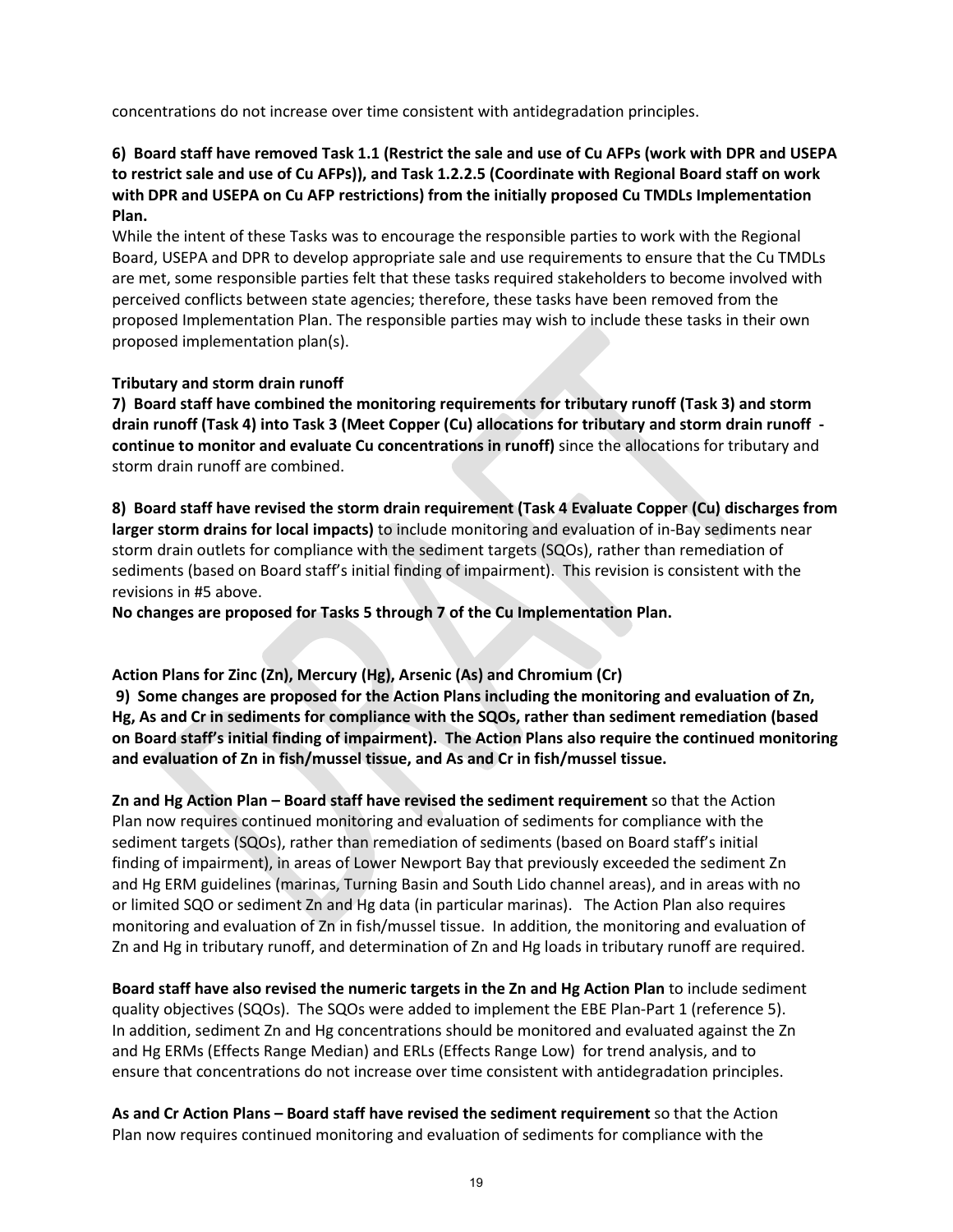sediment targets, rather than remediation of sediments (based on Board staff's initial finding of impairment) in Upper and Lower Newport Bay. The Action Plan continues to require monitoring and evaluation of As and Cr in fish/mussel tissue. In addition, the monitoring and evaluation of As and Cr in tributary runoff, and determination of As and Cr loads in tributary runoff are required.

**Board staff have also revised the numeric targets in the As and Cr Action Plan** to include sediment quality objectives (SQOs). The SQOs were added to implement the EBE Plan-Part 1 (reference 5). In addition, sediment As and Cr concentrations should be monitored and evaluated against the As and Cr ERMs (Effects Range Median) and ERLs (Effects Range Low) for trend analysis, and to ensure that concentrations do not increase over time to be consistent with antidegradation principles.

#### **Substitute Environmental Document (SED)**

**9) Board staff have revised the SED based on consideration of the potential environmental impacts of the revisions to the proposed TMDLs and Action Plans described above, and the comments received.** 

#### **Environmental Checklist and Mandatory Findings of Significance**

In the initial draft SED, Board staff made the preliminary determination that the adoption and implementation of the proposed BPA for the TMDLs and Action Plans would have a less than significant impact on the environment, with mitigation incorporated to address the potential adverse impacts of the BPA on plant/animal resources. Board staff identified potential adverse environmental impacts to these biological resources on the basis of the potential effects of anticipated sediment remediation projects, including dredging, required by the Implementation Plan initially proposed.

As described in this Supplemental Staff Report, Board staff have revised the sediment-related requirements of the proposed Implementation Plans, based on State Board's newest policy (the SQOs and related implementation measures in the EBE Plan- Part 1, reference 5) and State Board staff guidance with respect to impairment assessments for sediment (SLP, reference 4). The proposed Implementation Plans now require additional monitoring and further study(ies) (e.g., stressor identification studies), and the development and implementation of remediation projects, where warranted, rather than requiring remediation of sediments based on Board staff's initial finding of impairment. In light of the revised policy/guidance employed to assess sediment quality, the need for (and nature of) future remediation projects is highly speculative, therefore, environmental impacts for future studies/actions cannot be determined at this time.

**Board staff have reviewed and revised, as appropriate, the environmental checklist and analysis** in the initial draft SED on the basis of this and other changes to the proposed BPA, as described above. Notably, the result of these revisions to the BPA is the reduction of potential environmental impacts of the proposed TMDLs and Action Plans to less than significant levels.

**The assumption that the baseline condition is the implementation of USEPA's TMDLs Board staff have revised the appropriate parts of the SED, in particular the environmental checklist and discussion that relate to the assumption that the baseline condition is the implementation of USEPA's TMDLs.** Board staff understand that it was perceived that the baseline environmental condition assumed the implementation of USEPA's TMDLs in the SED. The SED has been revised to address this concern with respect to Cu discharges from boats. Board staff acknowledge that no formal regulatory action(s) have been taken, to date, to implement the requirements of USEPA's Cu TMDLs with respect to Cu discharges from boats. (The SED properly notes, as a factual matter, that both USEPAs' TMDLs and those proposed by Board